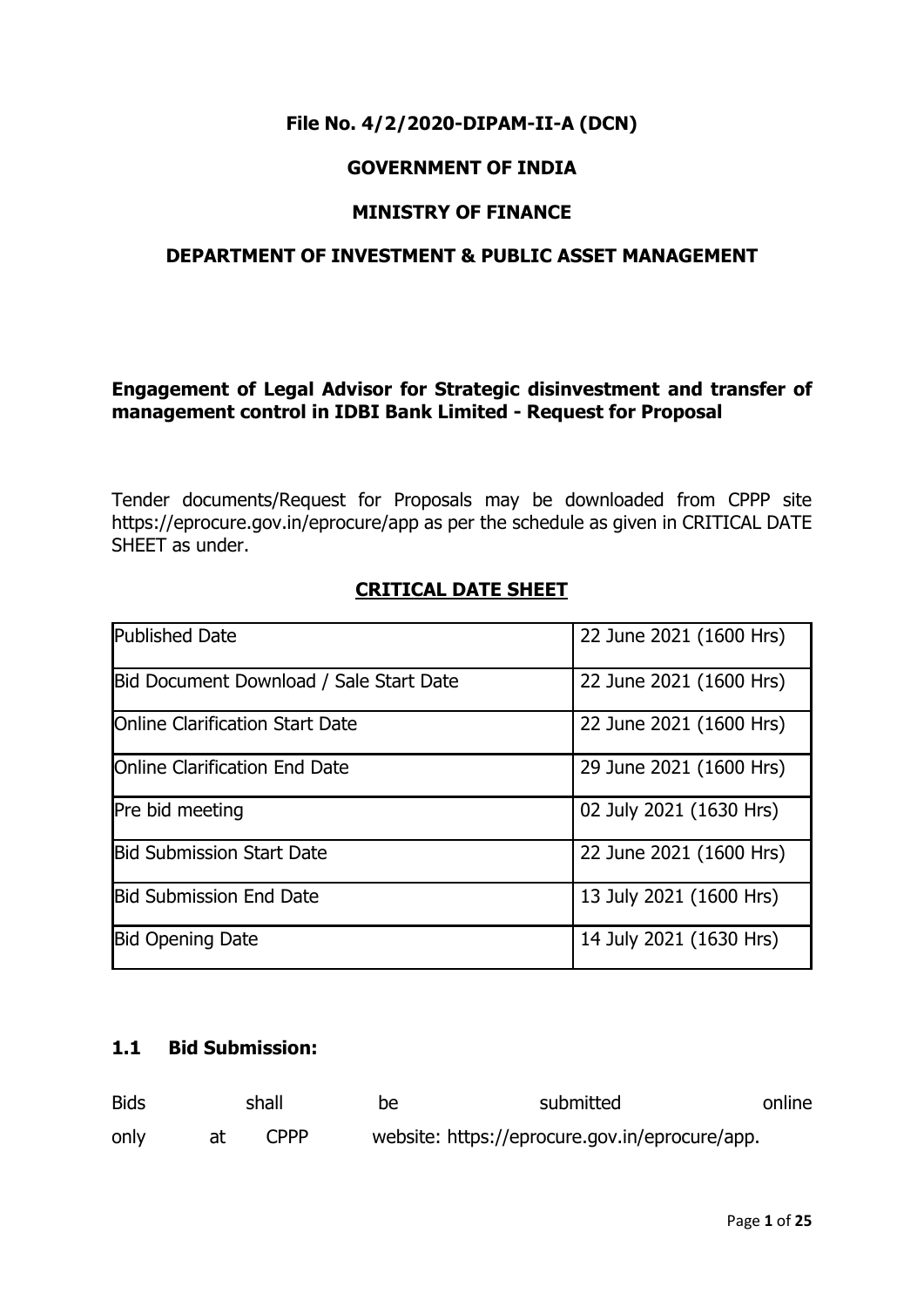1.2 Bidders are advised to follow "Instructions To Bidders for Online Bid Submission" provided in **Annexure- I**.

1.3 Bid documents may be scanned with 100 dpi with black and white option which helps in reducing size of the scanned document.

1.4 Not more than one bid shall be submitted by one bidder or bidders having business relationship. Under no circumstance will father and his son(s) or other 'relative' or 'related parties', as the case may be, as defined under the Companies Act 2013 close relations, who have business relationship with one another (i.e. when one or more partner(s)/director(s) are common) would be allowed to bid for the same contract as separate competitors. A breach of this condition will render the bids of both parties liable to rejection.

1.5 Bidder who has downloaded the bid from Central Public Procurement Portal (CPPP) website https://eprocure.gov.in/eprocure/app, shall not tamper/modify the bid form including downloaded price bid template in any manner. In case if the same is found to be tampered /modified in any manner, bid will be completely rejected, EMD/ non-returnable Fee would be forfeited and bidder would be liable to be banned from doing business with Department of Investment and Public Asset Management (DIPAM).

1.6 Intending Bidders are advised to visit this website regularly till closing date of submission to keep themselves updated as any change/ modification in the 'Request for Proposal (RFP)' will be intimated through this website only by corrigendum / addendum/ amendment.

1.7 Bids will be opened as per date/time as mentioned in the RFP Critical Date Sheet. After online opening of Technical-Bid the results of their qualification as well Price-Bid opening will be intimated latter

# 2. **INTRODUCTION**

2.1 Industrial Development Bank of India (IDBI) is a Listed Entity which was constituted under the Industrial Development Bank of India Act, 1964 as a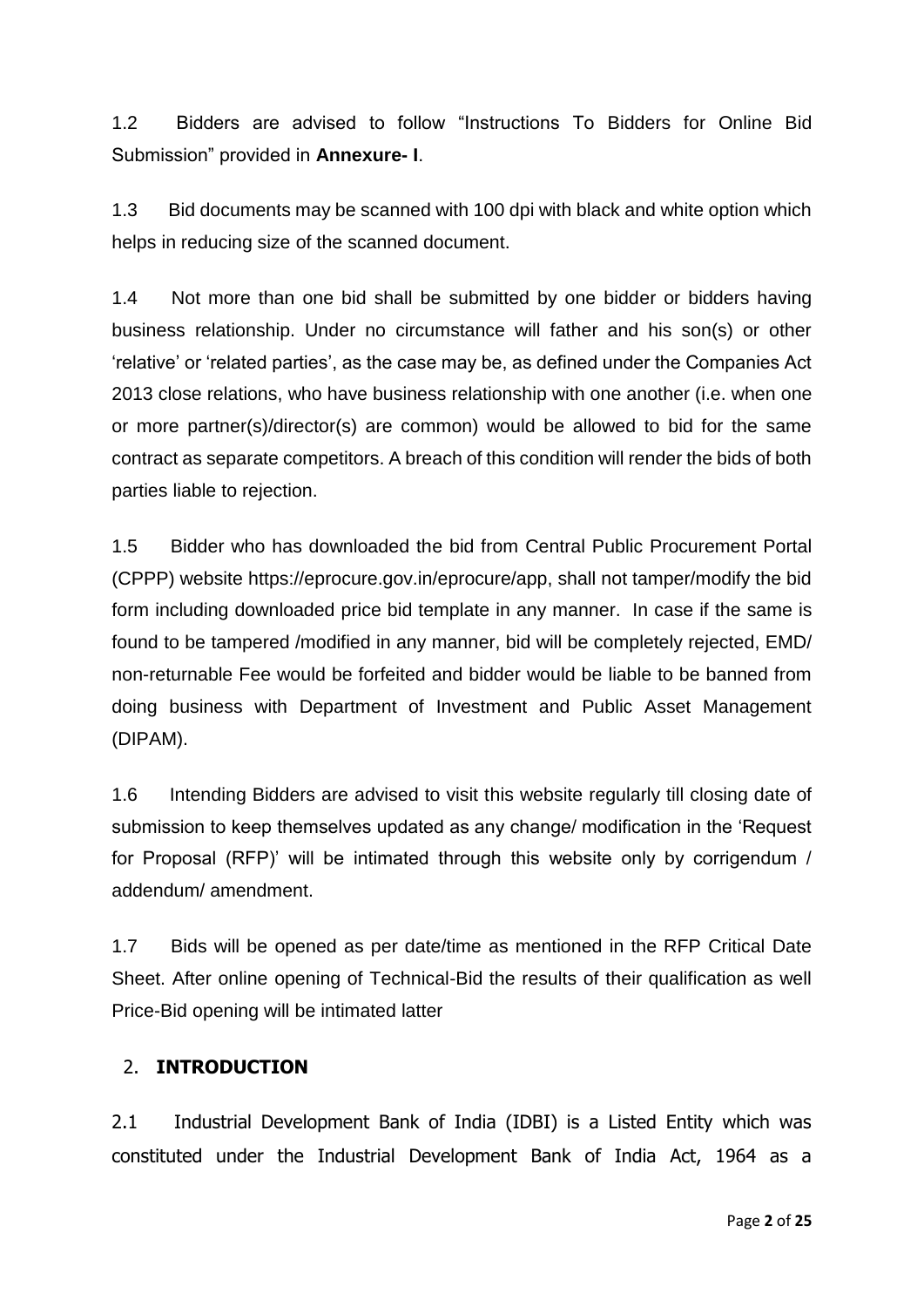Development Financial Institution (DFI) and came into being as on July 01, 1964, vide Govt. notification dated June 22, 1964. It was regarded as a Public Financial Institution in terms of the provisions of Section 4A of the Companies Act, 1956. It continued to serve as a DFI for 40 years till the year 2004. After that it was transformed into a Bank. To transform it into a Bank, the Industrial Development Bank (Transfer of Undertaking and Repeal) Act, 2003 (Repeal Act) was passed repealing the Industrial Development Bank of India Act, 1964. In terms of the provisions of the Repeal Act, a new company under the name of Industrial Development Bank of India Limited (IDBI Ltd.) was incorporated as Banking Company under the Companies Act, 1956 on September 27, 2004. Thereafter, the undertaking of IDBI was transferred to and vested in IDBI Ltd. with effect from October 01, 2004. Later on, the name of the Bank was changed to IDBI Bank Ltd. with effect from May 07, 2008, upon the issue of the Fresh Certificate of Incorporation by Registrar of Companies, Maharashtra. In 2016, the Government of India decided to reduce its stake in IDBI Bank Ltd. Taking note of this, LICI, after taking approval of the Insurance Regulatory and Development Authority of India (IRDAI) and other approvals, acquired 51% controlling stake in IDBI. Consequently, IDBI Bank Ltd. was re-categorized as a Private Sector Bank, with retrospective effect from January 21, 2019. As on 31.03.2019, the GoI Shareholding was 47.11%, the shareholding of Promoters (Life Insurance Corporation of India) was 51.00% and shareholding of Public was 1.89% Post QIP of December, 2020 the GoI shareholding in IDBI Bank is at 45.48%, LIC at 49.24% and the Non-promoter (Public) shareholding has increased to 5.29%. IDBI Bank Ltd. has registered Office in Mumbai.

#### 3. **Proposal**:

3.1 The Department of Investment & Public Asset Management (DIPAM) on behalf of Government of India (GoI) requires the services of one reputed Law Firms with experience and expertise in Mergers & Acquisitions/takeovers/strategic disinvestment to act as Legal Adviser in facilitating/assisting DIPAM in process of Strategic disinvestment and transfer of management control in IDBI Bank Limited, till completion of the transactions, unless called off by GoI.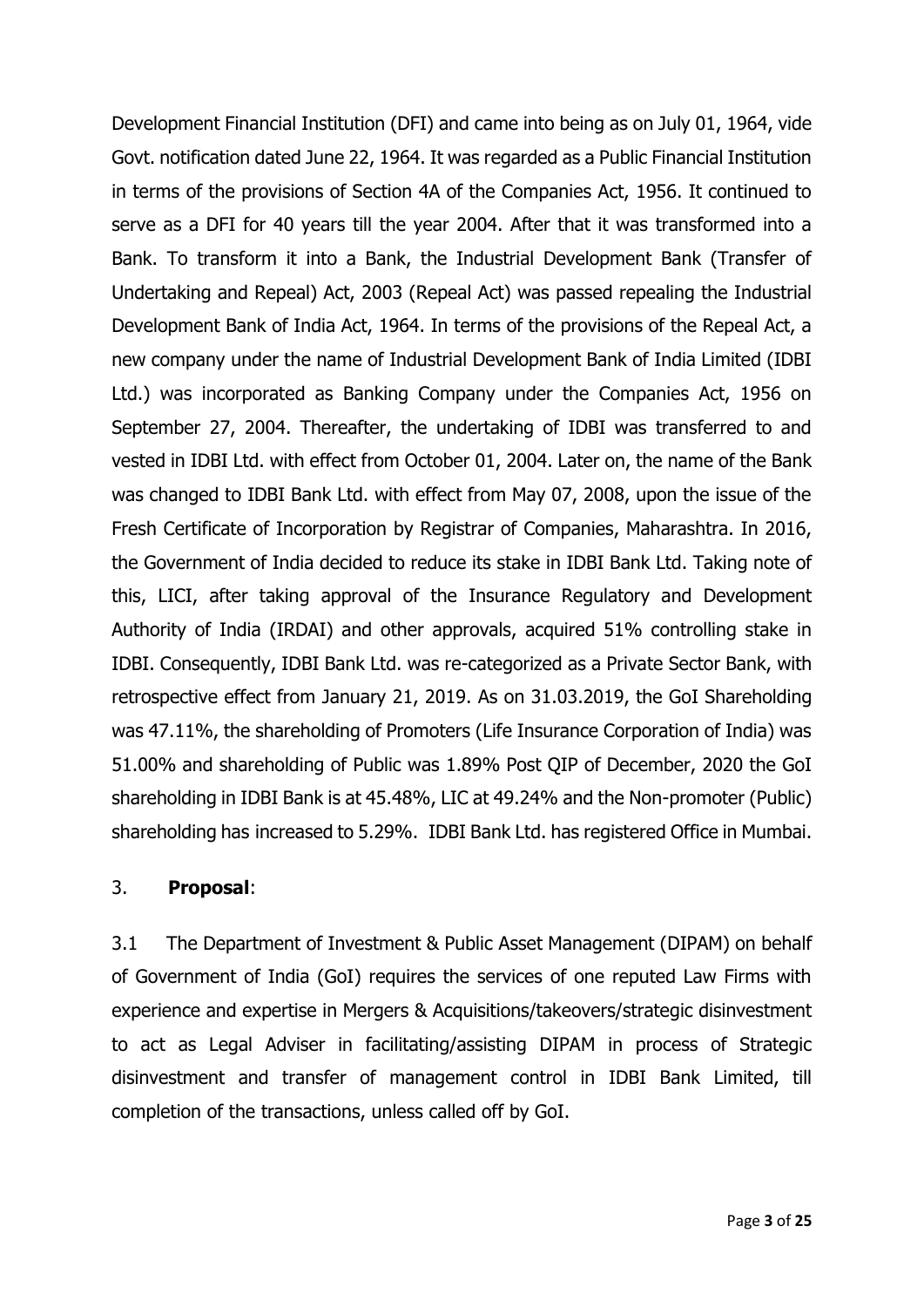3.2 The eligible domestic Law Firms, as per eligibility conditions prescribed in 'Eligibility Criteria' may submit proposals as per the guidelines mentioned hereunder for selection of the Law Firm.

4. Scope of Work

(i) Review and advise on all legal contracts, titles of property assets/real estate, intellectual property rights, bilateral rights, slots, leases, intangible assets, loan agreements, and contracts with employees, etc.;

(ii) Advise on the regulatory norms and assist in securing approval and exemptions, wherever necessary, from all applicable regulatory agencies including SEBI, Stock Exchanges, RBI and IRDAI.

(iii) Review of Preliminary Information Memorandum (PIM) and Confidential Information Memorandum (CIM) specifically with respect to disclosures relating to titles, land and property, intellectual property rights, litigations and any other disclosures in the information memoranda which may needed to be vetted legally;

(iv) Review of RFP document(s);

(v) Drafting of transaction related documents including:

(vi) Confidentiality Agreement(s)/share purchase agreement(s)/shareholders agreement(s)/ Non-compete Agreement(s), etc.

(vii) Any other ancillary agreement(s) as may be required to assist in the closure of the transaction(s);

(viii) Advise and assist in arrangements for the due-diligence exercise and data room (e-data and/or physical) preparation;

(ix) Advise on the structure of the transaction(s) including, as may be required, compliance with RBI guidelines, SEBI guidelines, Stock Exchange Listing guidelines, Companies Act, Income Tax Act and any other relevant laws;

(x) Review of necessary corporate resolutions including, if required, for formation of subsidiaries/transfer of business to subsidiary(ies) or a shell company(ies), etc.

(xi) Assistance as may be required, in negotiations with the potential Strategic Partner(s), including advising in legal matters during and on the disinvestment process;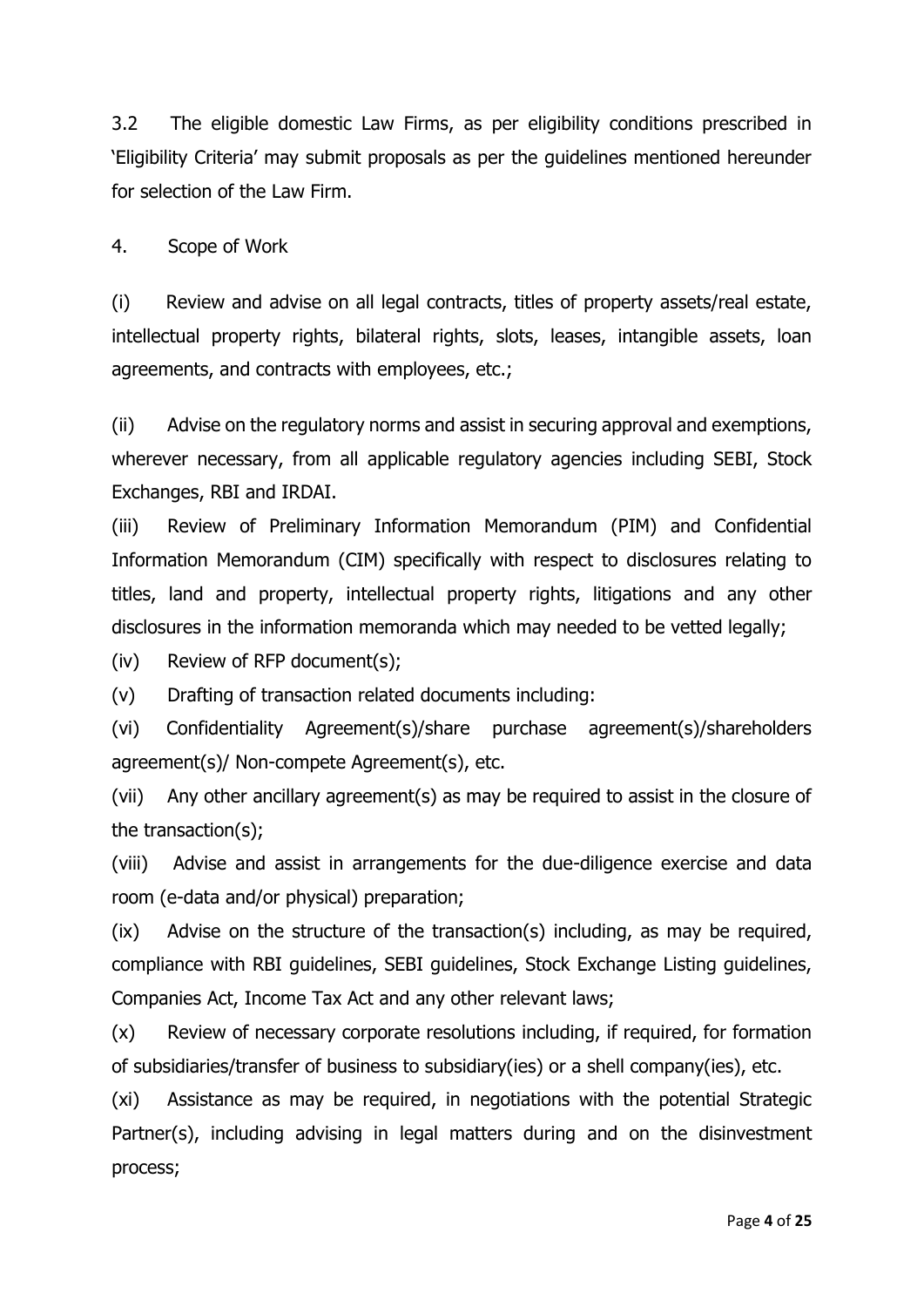(xii) Assistance in drafting and implementation of an ESOP or any other scheme for employees that is compliant with the laws;

(xiii) Facilitate closure of the transaction;

(xiv) Assist in any issues that may arise in connection with the transaction;

(xv) Law Firm would have to work in close coordination with the Transaction Advisor(s) and other intermediaries appointed for the transaction by DIPAM/AM/AD/IDBI Bank Ltd.

4.1 The Scope of Work mentioned above are indicative and non-restrictive in nature. There may be some services relevant but not expressly captured in the aforesaid Scope of Work, which upon being brought to the notice of the Legal Advisor by GoI will also form an integral and mandatory part of the Scope of Work.

# 5. **Eligibility Criteria**:

5.1 The domestic law firm should be a reputed professional firm having experience of at least 5 years in providing advisory services for strategic disinvestment or strategic sale or Merger & Acquisition activities or private equity investment transactions etc.

5.2 Bidders should have advised, handled and successfully completed at least one transaction of merger/acquisition/takeover/strategic disinvestment/private equity investment transactions of a listed company/Bank of the size of Rs. 500 crore or more between the period from **01.04.2018 to 31.03.2021** (such experience shall be in relation to India).

# **6. PRE-BID MEETING**

A Pre-Bid Meeting will be held online as per critical date sheet mentioned above and VC link will be provided to those only who will send their queries, if any, in advance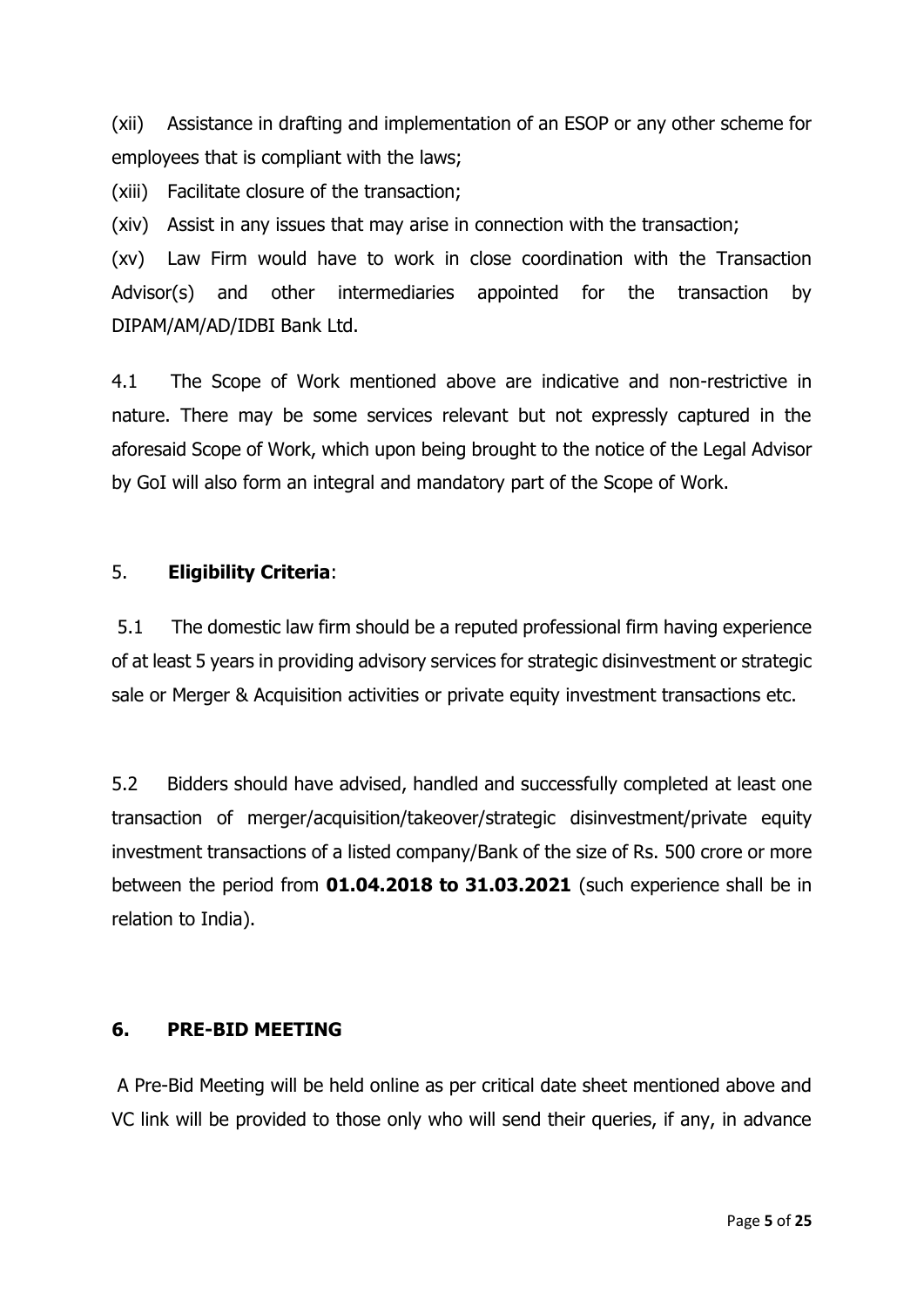latest by one day before the meeting by e-mail to the Officer mentioned in para 13 below,

# **7. Proposal Format & Technical Evaluation Criteria**

7.1 Interested Law Firm may submit their Proposal in the following format.

7.1.1 **Merger/Acquisition/Takeover/Strategic disinvestment /Private Equity Experience:** (Weightage for evaluation 25/100)

(i) Profile of the organization

(ii) Capability, capacity and previous experience of the Firm and expertise in handling such assignments

(iii) Demonstrate ability to work with Government and in coordination with Transaction Advisors and other intermediaries as a part of team

# 7.1.2 **Infrastructure & Manpower:** (Weightage for evaluation 25/100)

(i) Details of infrastructural facilities like office, manpower etc. in India and abroad.

(ii) Detailed profile of the core and support teams (with CVs of each team member detailing qualification and relevant experience) that will be deployed on each assignment in the event of selection and the time allocation of each member.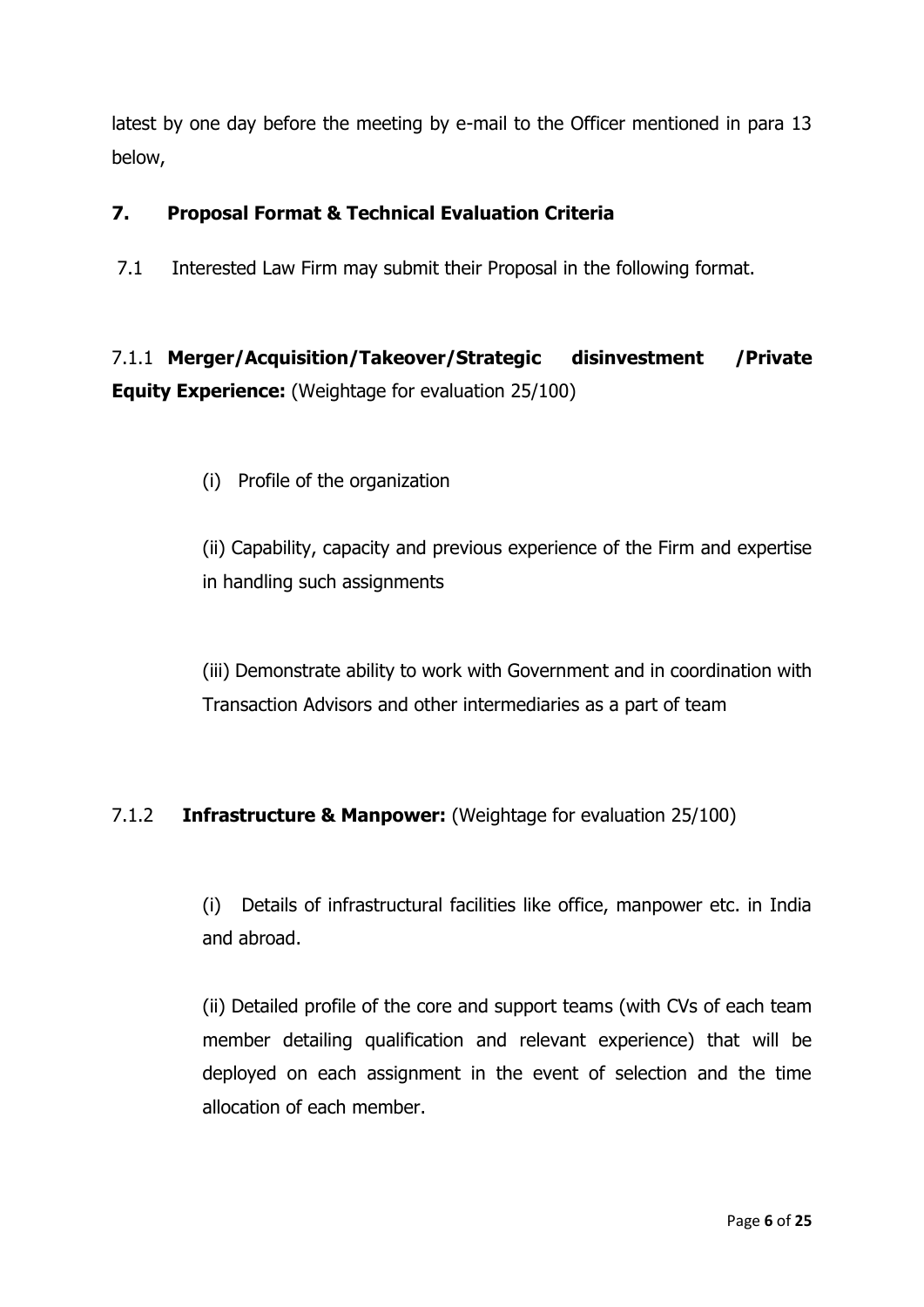7.1.3 **Understanding of the Regulatory framework:** (Weightage for evaluation 15/100)

- i. Demonstrate understanding of the legal, policy & regulatory issues in Mergers & Acquisitions/ takeovers/ strategic disinvestment/ Private Equity transaction, i.e. RBI , SEBI, Companies Act, FDI etc.
- ii. Indicate the expertise in handling the regulatory requirements and securing the required approvals from the concerned authorities.
- iii. Demonstrate understanding of the legal, policy & regulatory issues in Banking Sectors, etc.

# 7.1.4 **Indicative Timeline:** (Weightage for evaluation 10/100)

(i) Demonstrate ability to deliver in accordance with the timetable requirement and the ability to commit key personnel for the entire duration of the transaction. Suggest a timeline for the proposed transaction.

7.1.5 **Strategy for the Strategic Disinvestment:** (Weightage for evaluation 25/100)

> (i) Indicate intended approach to the proposed transactions including the sequencing of the activities involved in the transaction.

> (ii) Demonstrate capability of preparing quality document to be filed with Stock Exchanges and other regulatory authorities or the agreements that are required to be entered into in the course of the transaction.

#### 8. **Submission of Proposal**

8.1 Proposals have to be submitted as per the following directions: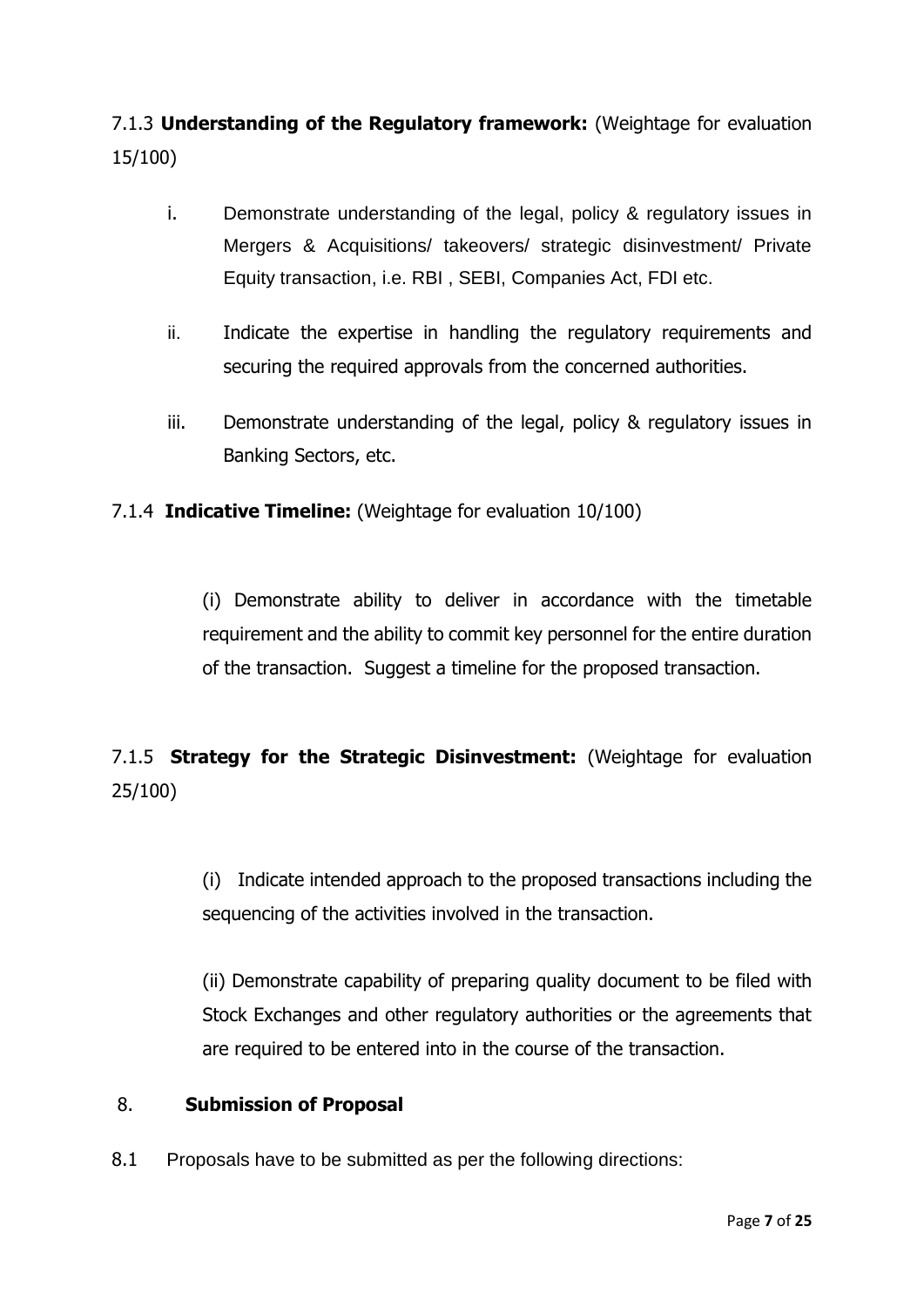## 1. **Cover 1 (Online):**

- i. The bank draft/pay order/digital payment (to be credited directly to Govt. Account No. 34663044146, IFS code:SBIN0000625, SBI, Central Sectt. Branch, New Delhi by using Inter Bank RTGS Code R-42) of **Rs. 50,000-** (Rs. Fifty Thousand only) payable at New Delhi in favour of Pay & Accounts Officer, DIPAM, **as Non-Refundable fee**. In case of digital payment, a proof of the same may be attached. Further, registered MSME's shall be exempted from payment of EMD as per extant instructions.
- i. Authority letter relating the authorized signatory;
- ii. Furnish an Affidavit-cum-Undertaking as per **Annexure-II** relating to 'no conviction' and 'no conflict', duly signed by the authorized signatory;
- iii. Confidentiality Undertaking in the Format at **Annexure-III;**
- iv. Certificate on unconditional bid in the format at **Annexure-IV**. Please note that bids with conditionality shall be summarily rejected;
- v. Certificate that in case of selection and appointment, a **Performance guarantee** of 10% of the fee quoted would be given in the form of a demand draft or bank guarantee, valid till the completion of the transaction. Performance guarantee amount may be forfeited in case of violation of any of the terms and conditions of the tender document.
- vi. Tender acceptance Letter as per **Annexure-V.**
	- 2. **Cover 2 (Online):** containing the technical bid as per format in paragraph 7 above, to be opened in the presence of the bidders as per critical date sheet. The bidders are also required to send technical bid through soft copy to DIPAM after the opening of the bids.
	- 3. **Cover 3 (Online):**containing the Financial Bid that should be submitted in the BoQ format provided online along with the tender document.

8.2 Bids shall be uploaded online to CPP portal before bid submission end date/time as per critical date sheet. *Manual bid submissions will not be accepted***.**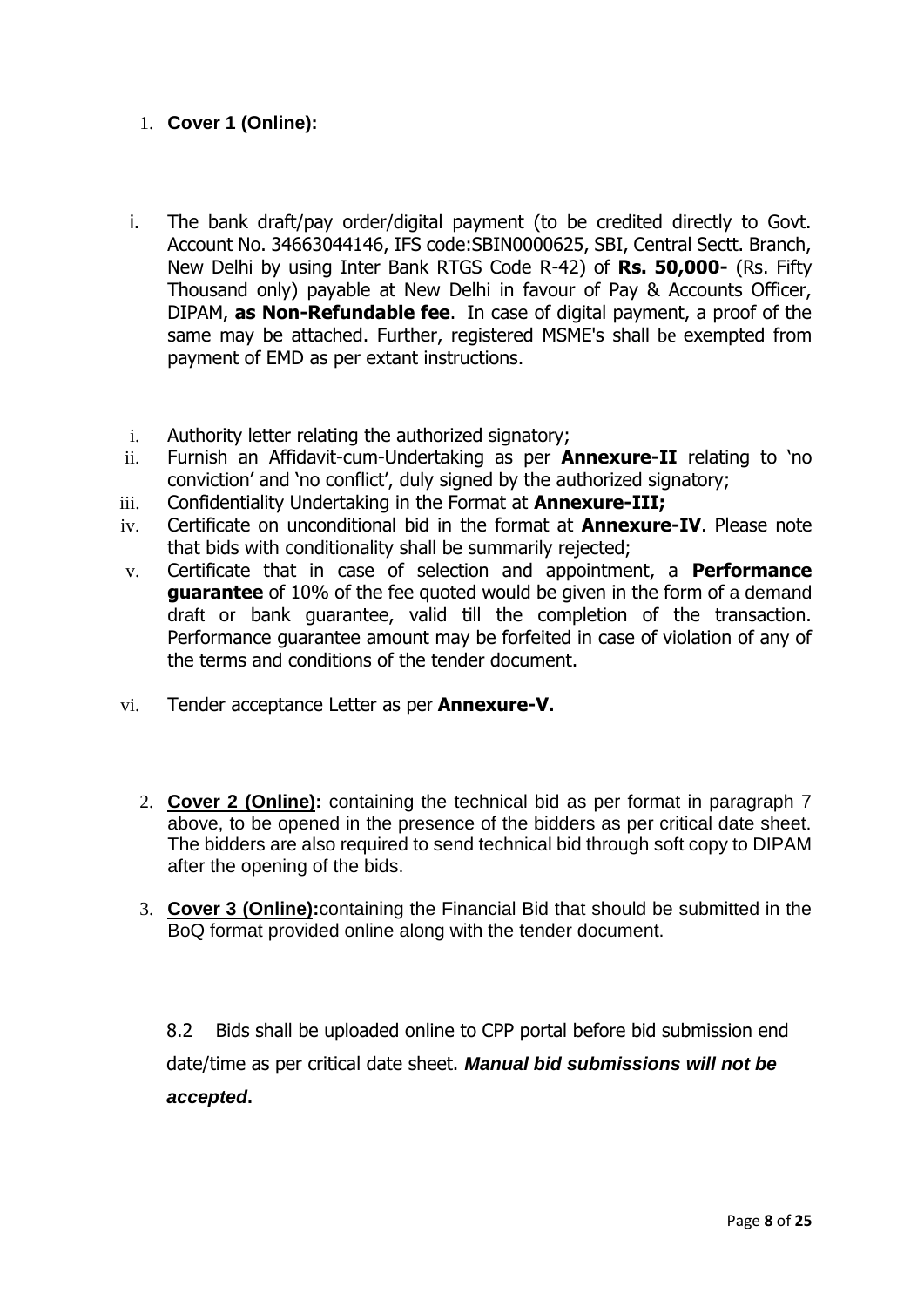8.3 The Proposals will be downloaded from the CPP Portal and opened by the Bid - Opening Committee to check the veracity of the documents **as per critical date sheet.**

**8.4** Financial Bid will be opened only after the presentations of only those parties who qualify in the technical evaluation. Please note that bids with any conditionality shall be summarily rejected.

# **Note:**

- a. The Government reserves the sole right to accept or reject any or all Proposals thus received without assigning any reasons thereof.
- b. Bids with any conditionality shall stand summarily rejected. Financial aspects of the offer should not be disclosed in any way other than in Cover 3 in financial bid. Technical bids containing any indication to the financial bids will be rejected.
- a. Incomplete bids, conditional bids, bids not conforming to the terms and conditions will be rejected by the GoI.
- a. Misrepresentation of any fact within the bid documents would lead to cancellation of the contract apart from any other actions which GoI would be entitled to take.
- b. Consortium bids will not be allowed.
- c. Sub-contracting of the assignment will not be allowed. The appointed Asset Valuer shall be solely responsible for all the required final deliverables.

# 9. **Procedure for selection:**

9.1 The short-listed bidders (as declared by Bid-opening Committee) would be required to demonstrate their credentials before a Inter Ministerial Group (IMG) through a presentation in respect of their proposals, covering the areas/ criteria listed above. They are required to furnish one copy of the presentation immediately thereafter through email/hard copy to the officer mentioned in Para 13 below.

9.2 The schedule of presentation will be posted on the website of DIPAM (www.dipam.gov.in ) in due course.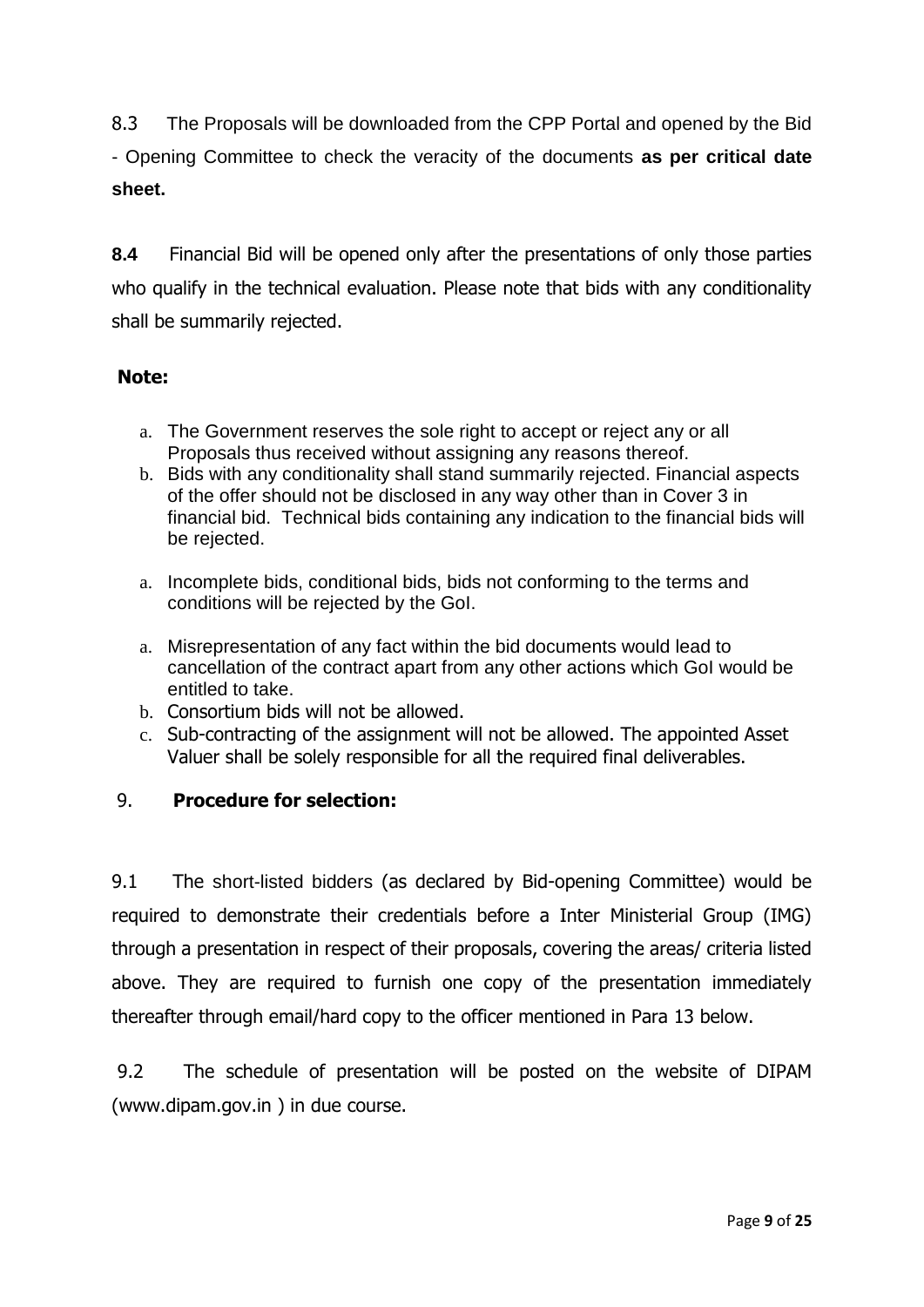9.3 The IMG would evaluate the Bidders on the criteria mentioned in paragraph 7 above based on their presentation and Proposals received and shortlist them for the purpose of opening of their Financial Bids. Only the parties scoring 70 marks /score out of 100, will be technically short-listed.

9.4 After the short-listing of Bidders based on their presentations, the IMG would open the Financial Bids of only the short-listed Bidders. The short-listed bidders, if so desire, may remain present at the time of opening of the financial bids. The marks scored by the short-listed bidders will be announced before opening of the financial bids. The date and time of opening of the financial bids would be announced at the time of the presentations.

9.5 The marks scored by the short-listed bidders in the technical evaluation will be given a weightage of 80%. Similarly, the financial bids of the short listed bidders will be given a weightage of 20%. The combined score based on Quality-cum-Cost-Based System (QCCBS) of technical and financial bids will determine the H1, H2, H3 and so on.

9.6 The bidder scoring the highest points/marks (H1) based on the above principles would be appointed for the transaction.

9.7 In case of a tie in the H1, H2, H3 positions, the bidder who has a higher technical score, will be selected.

# 10. **Requirements for Financial Bids**

- 1. The Bidder is required to quote a fixed lump-sum fee in INR for the transaction. The fee quoted by the Bidder should be exclusive of the applicable Goods and services Tax (GST). The fee/part of fee along with applicable GST (as per invoice/bill submitted by engaged Legal Advisor for this transaction) would be paid by the Government of India to the engaged Legal Advisor after deducting 'Tax Deducted at Source (TDS)' as applicable under the Goods and Services Tax (GST) Act.
- 2. The fee quoted should be minimum Rs. 1.00 (Rupee One) or in multiples of Rs. 1.00 (Rupee One), failing which the financial bid would be rejected. The different taxes should be indicated separately while raising the bills for payment of fee. All bills are to be raised in INR and will be payable in INR.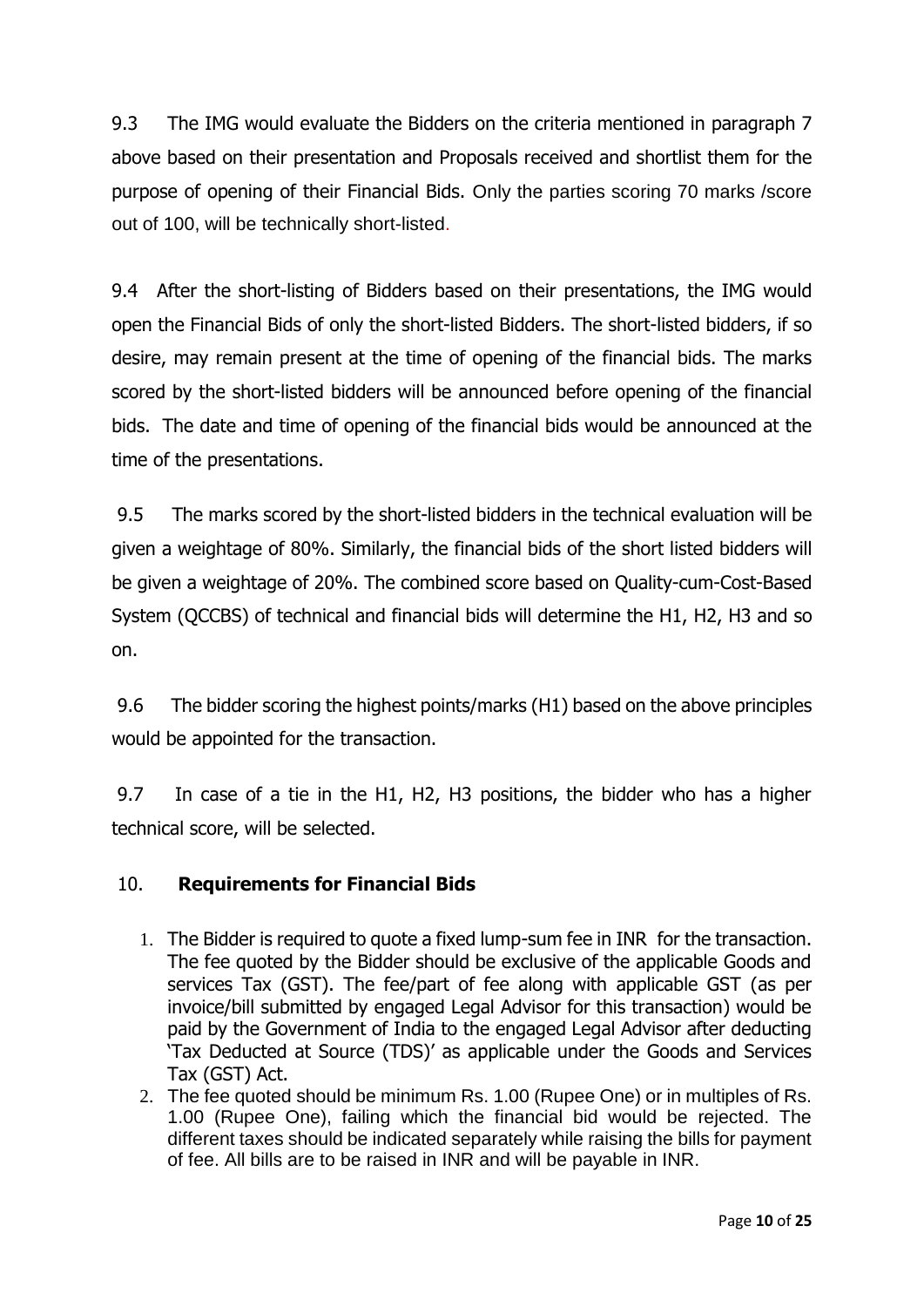- 3. In case of mismatch of figures quoted in number and words; the figures in words will be taken as correct for all purposes, including evaluation of financial bids.
- 4. The Fee quoted by the H1 bidder/ selected bidder shall remain fixed till successful completion of transaction.
- 5. The fee quoted should be unconditional and inclusive of all expenditure. It may be noted that the Law Firm cannot prescribe any time limit for validity of the financial bid.
- 6. The Bidder will be liable to pay taxes applicable as per prevailing law.

# **11. Drop Dead Fee**

A drop-dead fee of Rs. 10,00,000/- (Rs. Ten Lakh only) would be payable to the appointed Legal Advisor in case the transaction is called off. The payment of the drop-dead fee would be made as under:

- a. 10%, if the transaction is called off after issue of RFP for inviting EoIs from the prospective buyers.
- b. 50%, if the transaction is called off after the data room has been set up and the due diligence by the prospective buyers completed.
- c. 100%, if transaction is called off after the documents based on which the financial bids are to be invited have been frozen by the Govt.

# **12. Terms of Payment:**

The fee to the selected Bidder shall be paid in Indian Rupees after successful completion of the aforesaid transaction.

13. For any further clarification, please contact **Shri Priya Ranjan, Under Secretary, DIPAM, Room No. 217, CGO Complex, Block No.14, 2nd Floor, New Delhi-110 003. (Tel.011-24368736, Fax: 011-24368502, E-Mail: priya.ranjan@nic.in).**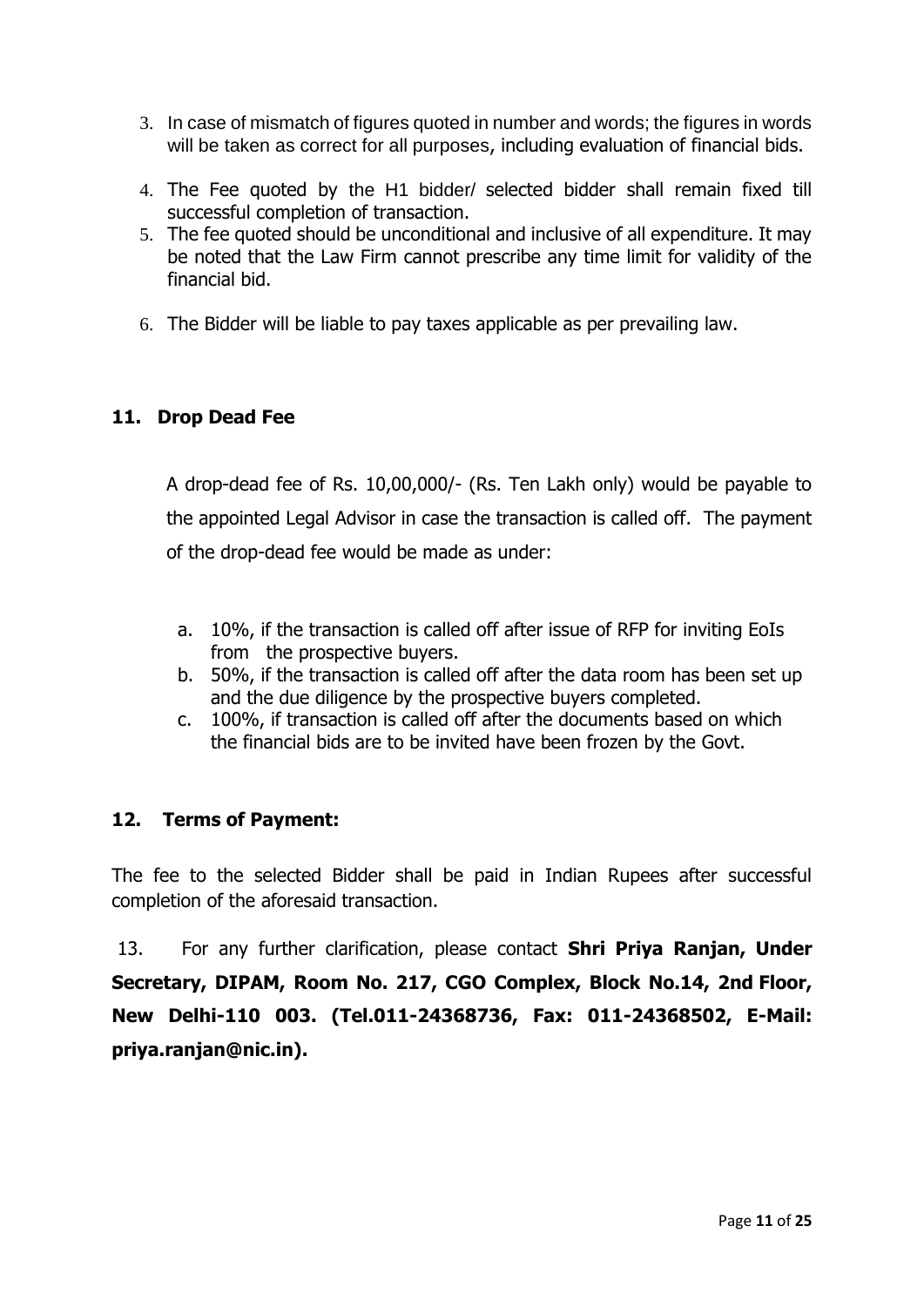## **Annexure-I**

## **Instructions for Online Bid Submission:**

The bidders are required to submit soft copies of their bids electronically on the CPP Portal, using valid Digital Signature Certificates. The instructions given below are meant to assist the bidders in registering on the CPP Portal, prepare their bids in accordance with the requirements and submitting their bids online on the CPP Portal.

More information useful for submitting online bids on the CPP Portal may be obtained at: https://eprocure.gov.in/eprocure/app

#### **REGISTRATION**

- 1. Bidders are required to enroll on the e-Procurement module of the Central Public Procurement Portal (URL: https://eprocure.gov.in/eprocure/app) by clicking on the link "**Online bidder Enrollment**" on the CPP Portal **which is free of charge.**
- 2. As part of the enrolment process, the bidders will be required to choose a unique username and assign a password for their accounts.
- 3. Bidders are advised to register their valid email address and mobile numbers as part of the registration process. These would be used for any communication from the CPP Portal.
- 4. Upon enrolment, the bidders will be required to register **their valid Digital Signature Certificate (Class III Certificates with signing key usage)** issued by any Certifying Authority recognized by CCA India (e.g. Sify / nCode / eMudhra etc.), with their profile.
- 5. Only one valid DSC should be registered by a bidder. Please note that the bidders are responsible to ensure that they do not lend their DSC's to others which may lead to misuse.
- 6. Bidder then logs in to the site through the secured log-in by entering their user ID / password and the password of the DSC / e-Token.

#### **SEARCHING FOR TENDER DOCUMENTS**

1. There are various search options built in the CPP Portal, to facilitate bidders to search active tenders by several parameters. These parameters could include Tender ID, Organization Name, Location, Date, Value, etc. There is also an option of advanced search for tenders, wherein the bidders may combine a number of search parameters such as Organization Name, Form of Contract, Location, Date, Other keywords etc. to search for a tender published on the CPP Portal.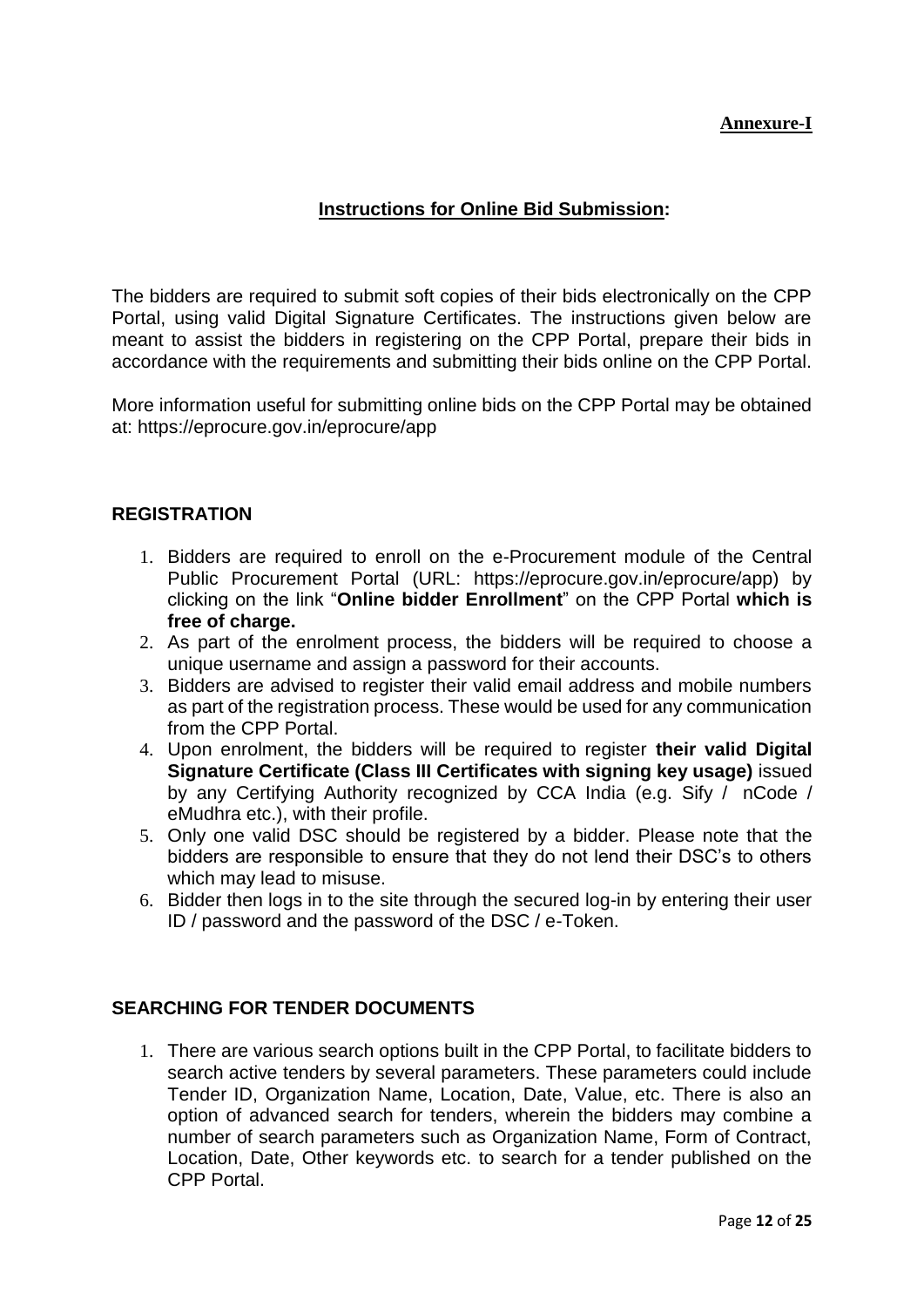- 2. Once the bidders have selected the tenders they are interested in, they may download the required documents / tender schedules. These tenders can be moved to the respective 'My Tenders' folder. This would enable the CPP Portal to intimate the bidders through SMS / e-mail in case there is any corrigendum issued to the tender document.
- 3. The bidder should make a note of the unique Tender ID assigned to each tender, in case they want to obtain any clarification / help from the Helpdesk.

## **PREPARATION OF BIDS**

- 1. Bidder should take into account any corrigendum published on the tender document before submitting their bids.
- 2. Please go through the tender advertisement and the tender document carefully to understand the documents required to be submitted as part of the bid. Please note the number of covers in which the bid documents have to be submitted, the number of documents - including the names and content of each of the document that need to be submitted. Any deviations from these may lead to rejection of the bid.
- 3. Bidder, in advance, should get ready the bid documents to be submitted as indicated in the tender document / schedule and generally, they can be in PDF / XLS / RAR / DWF/JPG formats. Bid documents may be scanned with 100 dpi with black and white option which helps in reducing size of the scanned document.
- 4. To avoid the time and effort required in uploading the same set of standard documents which are required to be submitted as a part of every bid, a provision of uploading such standard documents (e.g. PAN card copy, annual reports, auditor certificates etc.) has been provided to the bidders. Bidders can use "My Space" or ''Other Important Documents'' area available to them to upload such documents. These documents may be directly submitted from the "My Space" area while submitting a bid, and need not be uploaded again and again. This will lead to a reduction in the time required for bid submission process.

#### **SUBMISSION OF BIDS**

- 1. Bidder should log into the site well in advance for bid submission so that they can upload the bid in time i.e. on or before the bid submission time. Bidder will be responsible for any delay due to other issues.
- 2. The bidder has to digitally sign and upload the required bid documents one by one as indicated in the tender document.
- 3. Bidder has to select the payment option as "offline" to pay the tender fee / EMD as applicable and enter details of the instrument.
- 4. Bidder should prepare the EMD as per the instructions specified in the tender document. The original should be posted/couriered/given in person to the concerned official, latest by the last date of bid submission or as specified in the tender documents. The details of the DD/any other accepted instrument, physically sent, should tally with the details available in the scanned copy and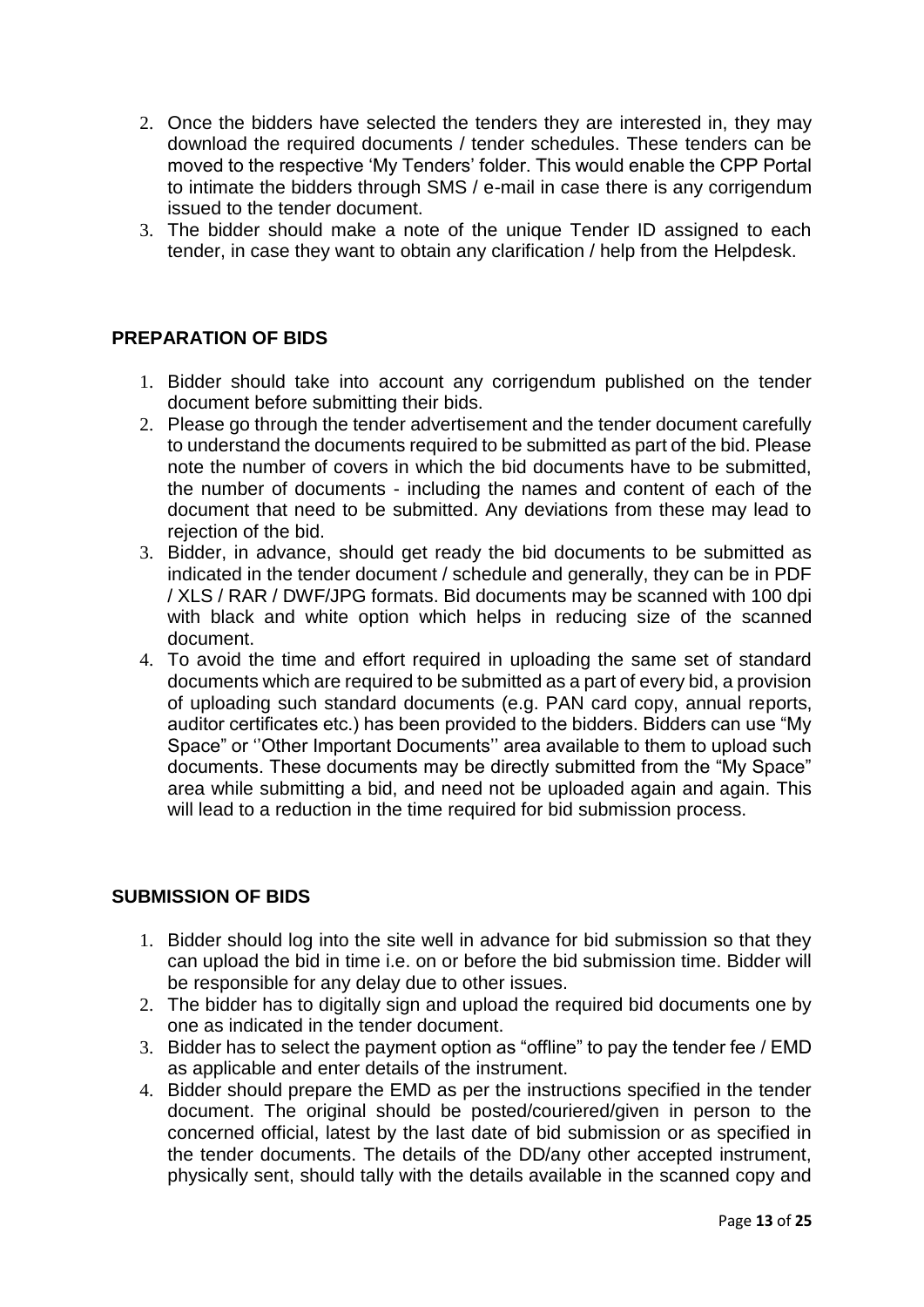the data entered during bid submission time. Otherwise the uploaded bid will be rejected.

- 5. Bidders are requested to note that they should necessarily submit their financial bids in the format provided and no other format is acceptable. If the price bid has been given as a standard BoQ format with the tender document, then the same is to be downloaded and to be filled by all the bidders. Bidders are required to download the BoQ file, open it and complete the white coloured (unprotected) cells with their respective financial quotes and other details (such as name of the bidder). No other cells should be changed. Once the details have been completed, the bidder should save it and submit it online, without changing the filename. If the BoQ file is found to be modified by the bidder, the bid will be rejected.
- 6. The server time (which is displayed on the bidders' dashboard) will be considered as the standard time for referencing the deadlines for submission of the bids by the bidders, opening of bids etc. The bidders should follow this time during bid submission.
- 7. All the documents being submitted by the bidders would be encrypted using PKI encryption techniques to ensure the secrecy of the data. The data entered cannot be viewed by unauthorized persons until the time of bid opening. The confidentiality of the bids is maintained using the secured Socket Layer 128 bit encryption technology. Data storage encryption of sensitive fields is done. Any bid document that is uploaded to the server is subjected to symmetric encryption using a system generated symmetric key. Further this key is subjected to asymmetric encryption using buyers/bid openers public keys. Overall, the uploaded tender documents become readable only after the tender opening by the authorized bid openers.
- 8. The uploaded tender documents become readable only after the tender opening by the authorized bid openers.
- 9. Upon the successful and timely submission of bids (i.e. after Clicking "Freeze Bid Submission" in the portal), the portal will give a successful bid submission message & a bid summary will be displayed with the bid no. and the date & time of submission of the bid with all other relevant details.
- 10. The bid summary has to be printed and kept as an acknowledgement of the submission of the bid. This acknowledgement may be used as an entry pass for any bid opening meetings.

# **ASSISTANCE TO BIDDERS**

- 1. Any queries relating to the tender document and the terms and conditions contained therein should be addressed to the Tender Inviting Authority for a tender or the relevant contact person indicated in the tender.
- 2. Any queries relating to the process of online bid submission or queries relating to CPP Portal in general may be directed to the 24x7 CPP Portal Helpdesk.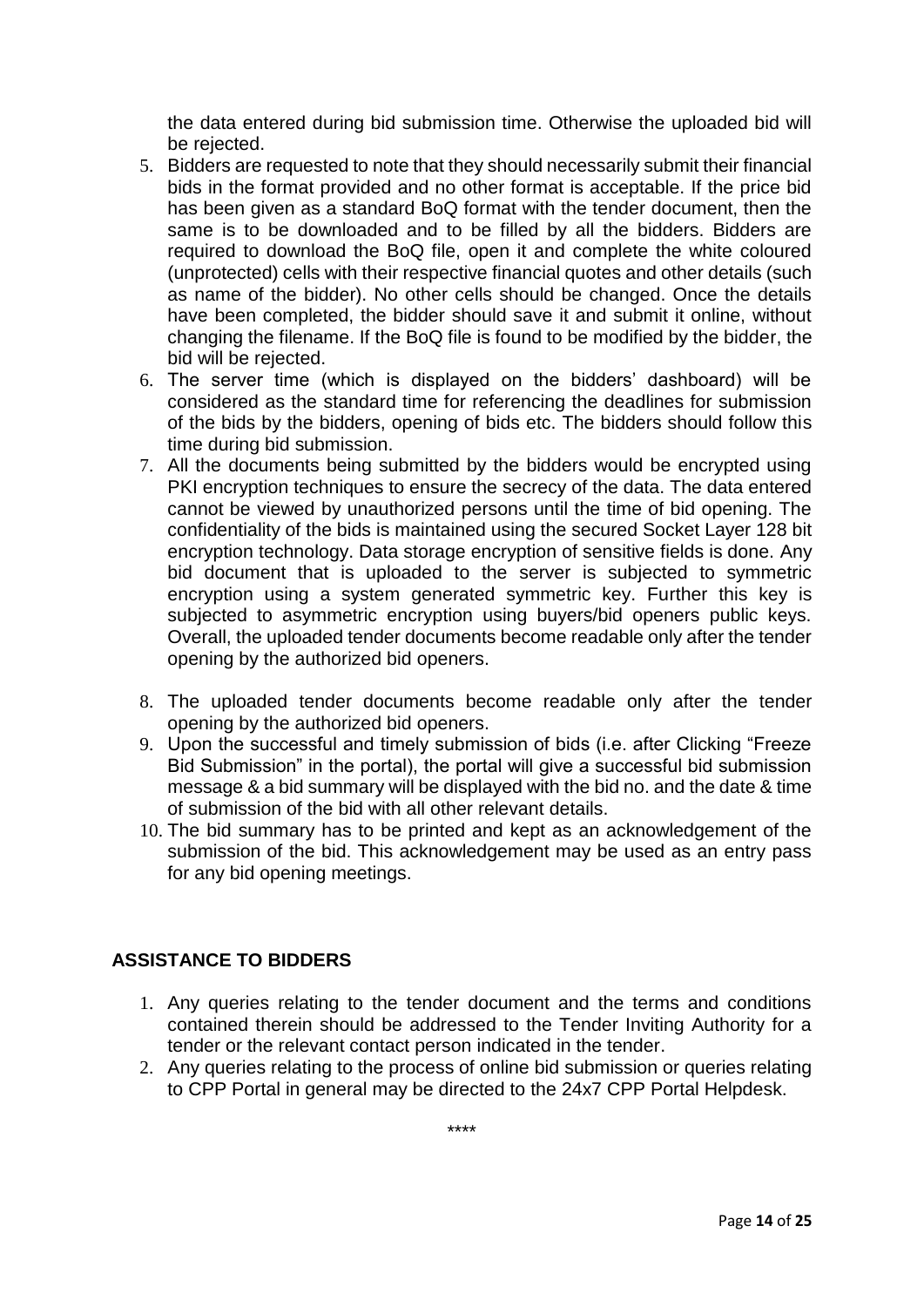# **Annexure-II**

# **AFFIDAVIT CUM UNDERTAKING**

# **(To be executed in a non judicial stamp paper of Rs 500)**

We, the undersigned ("**Bidder**") are submitting our bid in respect of the Request for Proposal No [●],Dated [●]("**Bid**") issued by the Department of Investment and Public Asset Management, Ministry of Finance, Government of India, ("**Government**") in relation to [●] and in this connection we hereby solemnly affirm, declare and undertake as follows:

- 1. Details of the Bidder as disclosed in **Appendix-A** enclosed herewith are true and correct as on date.
- 2. There has been no conviction by any court of law or indictment/adverse order by any statutory or regulatory authority for a Grave Offence against us or any of our Indian Sister Concern(s) or any of our promoters or directors or that of our Indian Sister Concern(s) during the last ten years.
- 3. No enquiry/investigations for any Grave Offence is pending against us or any of our Indian Sister Concern(s) or any of our or our Indian Sister Concern's directors, managers and/or other Senior Managerial Personnel by any regulatory authority and/or government agency.
- 4. The details of enquiry/investigations for non-Grave Offenses pending against us/our Indian Sister Concern(s)/ our or our Indian Sister Concern's directors, managers and/or other Senior Managerial Personnel by any regulatory authority and/or government agency are disclosed in **Appendix-B** enclosed herewith.
- 5. There are no Conflict of Interest with respect to the Proposed Transaction as on date.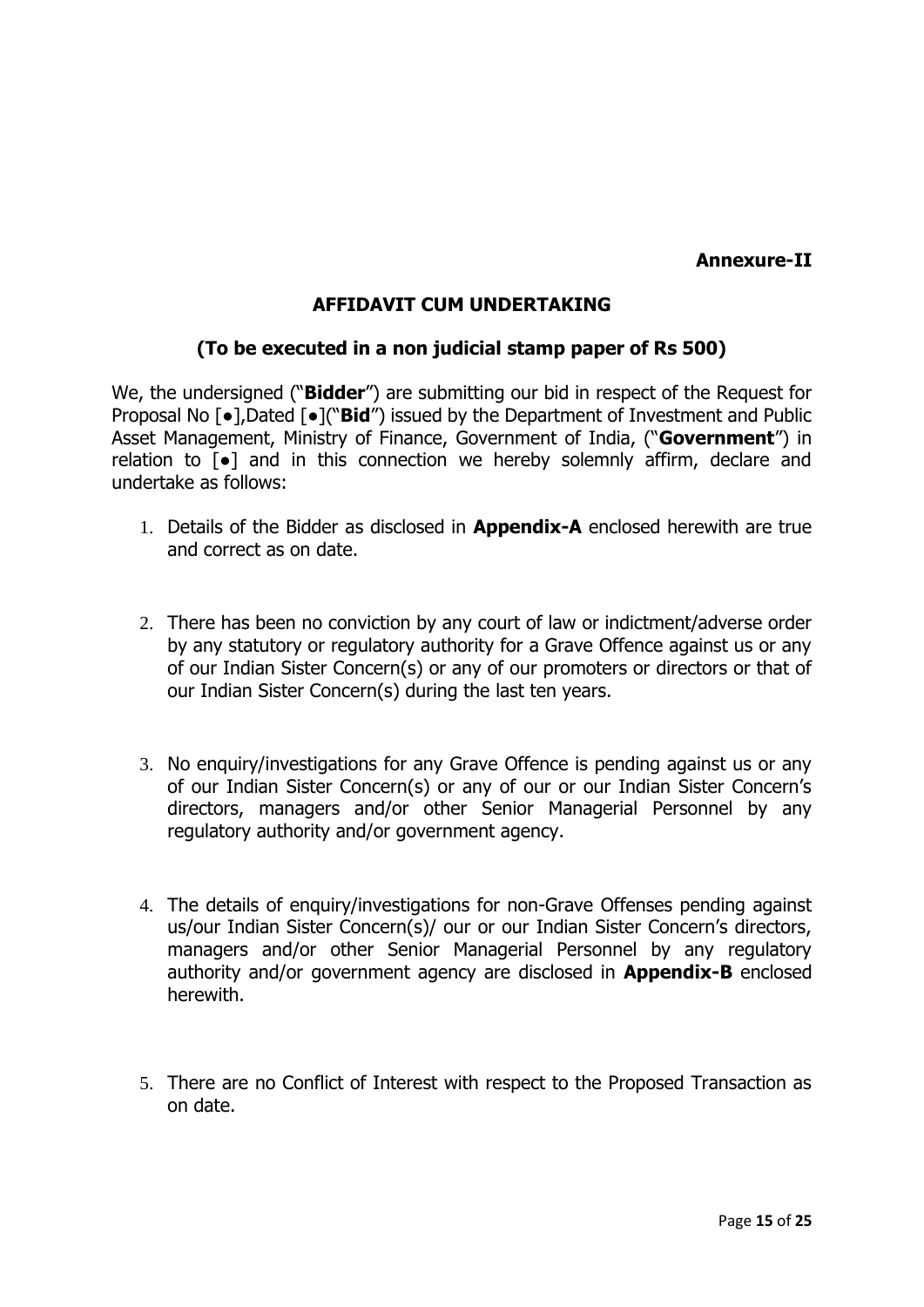- 6. During the tenure of our engagement for the Proposed Transaction, we shall keep the Government/Company informed, without delay, of any situations, circumstances, relationships, possible source or potential areas of Conflict of Interest in the format enclosed as **Appendix-C** herewith and we shall not take up work in relation to any such assignment without obtaining prior approval of the Government/Company and granting of such approval shall be the sole discretion of Government/Company and shall be binding on us.
- 7. We ourselves and/or for/with or in association with or on behalf of or through any other Entity, shall not take up any advisory or consulting assignment or render any services on a similar transaction or any other transaction which could have a direct Conflict of Interest, in any manner or capacity to a Competitor of the Company during the term of our engagement in respect of the Proposed Transaction without prior written approval of the Government/Company and granting of such approval shall be the sole discretion of Government/Company and shall be binding on us.
- 8. We have put in place a robust mechanism to resolve any Conflict of Interest situations and circumstances that may arise or result while conducting our business or rendering of services and where-so-ever any Conflict of Interest or potential for Conflict of Interest may arise, we shall take reasonable steps to resolve the same forthwith in a fair and equitable manner. During the term of our engagement we shall ensure to and continue to exercise adequate due diligence for identifying and removing any areas, source, situations and circumstances of conflict and mitigating the effects of such conflicts to the satisfaction of the Government/Company, in case any such Conflict of interest (or apparent conflict of interest) arises or results in relation to the Proposed Transaction.
- 9. We have laid down an internal code of conduct for governing our internal procedures and operations and have prescribed the standards of appropriate conduct for our employees and officers for carrying out their duties and responsibilities with a view to appropriately ensuring proper maintenance of professional excellence and standards with integrity, confidentiality, objectivity and have made provisions for identification, avoidance and resolution of conflict of interests and for disclosure of shareholdings and interests, etc., in terms of applicable laws.
- 10. We understand that:
- i. in cases where existing Conflict of Interest (or apparent conflict of interest) is disclosed by us, the Government/Company would be entitled to initiate appropriate actions to eliminate or address or mitigate or neutralize the conflict through or by restricting or modifying the work to be performed by us in respect of the Proposed Transaction. Government may also terminate our engagement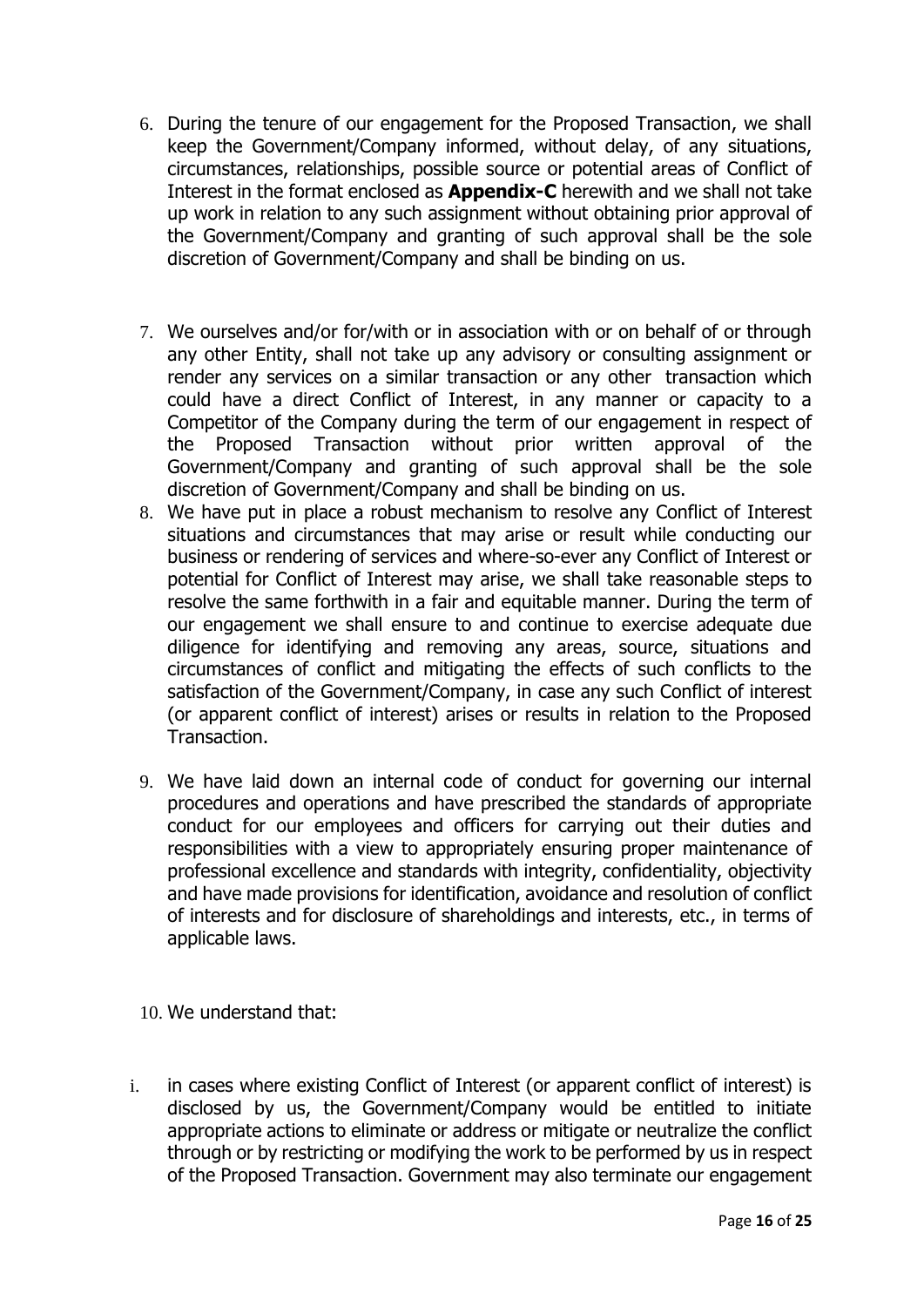for the Proposed Transaction, in whole or in part, if such termination is absolutely necessary in view of the Government/Company to avoid the appearance of a Conflict of Interest.

- ii. The Government would be entitled to terminate our appointment if any of the affirmation/declaration/undertaking given by us is found to be false or misleading in any manner or not adhered or fulfilled or complied by us.
- iii. If at any time after our appointment as an Advisor, either we or any of our Indian Sister Concern(s) or the respective promoters/directors is convicted by a court of law in India or any indictment/adverse order is passed by a regulatory authority in India for a Grave Offence, we shall stand disqualified from continuing as Advisor to the Government/Company and shall be bound to inform them without any delay and shall voluntarily withdraw from the Proposed Transaction failing which the Government/Company may terminate our appointment after giving an opportunity of being heard.

## **Definitions**

Unless otherwise defined in this Affidavit, the following capitalized terms used herein shall have the meaning as set out below:

- 1. **Advisor** means the Bidder and includes bidder(s) who have been selected for the Proposed Transaction by the Government of India/Company in terms of the **Bid.**
- 2. **Conflict of Interest:** Conflict of interest in relation to the Proposed Transaction shall without limitation is deemed to exist or have arisen if:
- i. The Advisor whether itself and/or for/with or in association with/or on behalf of or through any other Entity is engaged in any activity or business which would or may be reasonably expected to directly or indirectly, materially adversely affect the interest of the Government/Company or any such activity/association would or may impair his ability to render fair, impartial, technically sound and objective assistance or advice, or unbiased services or may result in it giving an unfair competitive advantage to any other person.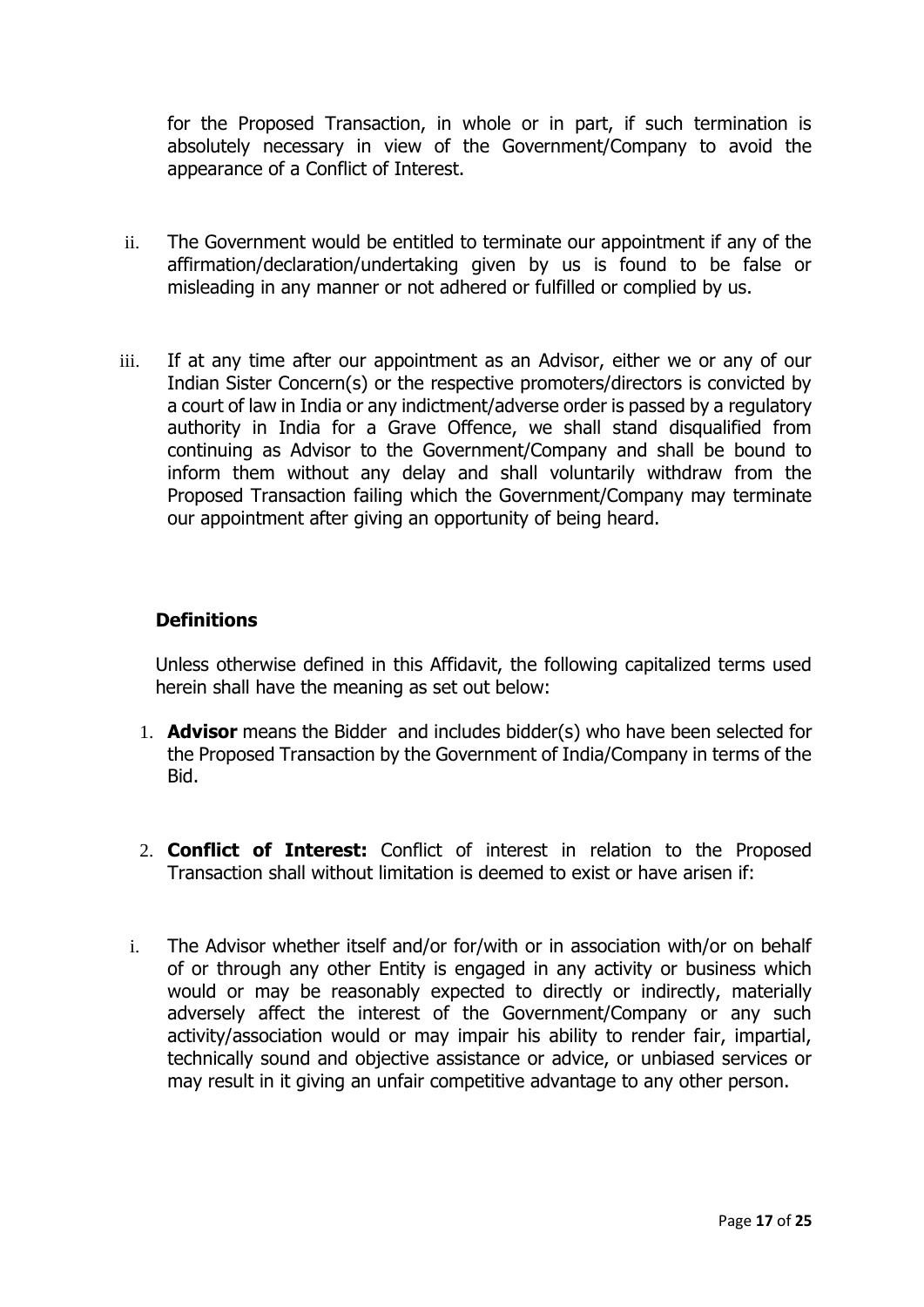- ii. The Advisor whether itself and/or for/with or in association with/or on behalf of or through any other Entity is engaged in advising and/or have taken up engagement for advising/consulting any other Entity whether under a formal engagement or otherwise in relation to any transaction/matter ("**Third Party Transaction**") which would or may be reasonably expected to directly or indirectly, materially adversely affect the interest of the Government/Company.
- iii. The Advisor has any business or financial interests in any other Entity that would impair, or give the appearance of impairing, impartial decisions in relation to Proposed Transaction, in offering any advice recommendations or in providing technical assistance or other services to the Government/Company as part of Advisor's engagement obligations/duties.
- iv. In relation to a strategic sale by the Government of India/Company, the Advisors has taken up engagement with buyer/potential buyer of such current strategic sale or their Sister Concerns.
- v. Any other situation, possible source or potential areas of interests which may impair Advisor's ability to render fair, impartial, technically sound, and objective assistance or advice, or unbiased services on in conflict of their professional duties towards Government/Company in respect of the Proposed Transaction or result in it being given an unfair competitive advantage to any other person.
	- 3. **Company** means IDBI Bank Ltd. and its subsidiaries/Joint Venture, Special Purpose Vehicle (SPV) or any other entity created during process of strategic disinvestment.
	- 4. **Competitor** of the Company means an Entity that is engaged in the business substantially similar to the business of the Company. Business of an Entity shall be deemed to be substantially similar to the business of the Company if turnover or profit of such Entity from the business activity(ies) in which the Company is engaged, exceeds 33% of its total turnover or profit (in any of the last three years).
	- 5. **Consortium of Bidders** means a group of bidders bidding together. In case of consortium, the lead member of the consortium needs to be specified. The responsibility and liability of successful discharge of the obligations will be jointly and severally applicable on all members.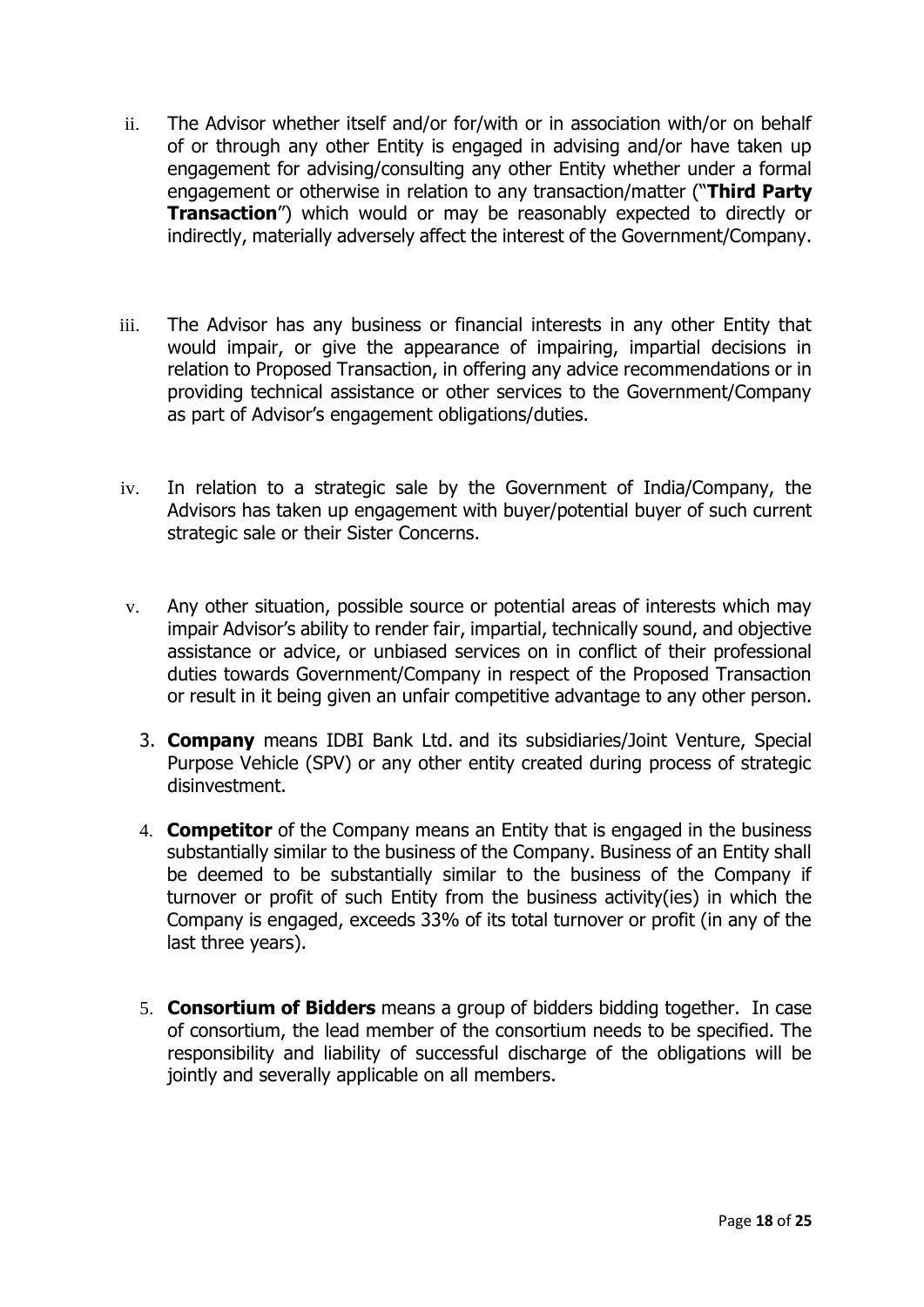- 6. **Entity** shall mean and include an individual, proprietorship, HUF, an association of person/body of Individuals, a partnership firm, limited liability partnership, company or any other persons.
- 7. **Grave Offence** means offences of such nature that it materially affects the reputation, business or operations adversely or outrages the moral sense of the community and such other offences which may be considered by the Government/Company as grave on case to case basis after considering the facts and relevant legal principles.
- 8. **Proposed Transaction** means the transaction to be undertaken by the Government/Company as described in bid no. [●], issued by the Government.
- 9. **Senior Managerial Personnel** means managing director, company secretary, chief executive officer, chief financial officer or persons having equivalent positions and all such other employees of the Entity who are members of its core management team and comprising all members of management one level below the executive directors and include the functional heads but excluding Board of Directors.
- 10. **Sister Concern** in relation to the Advisor, means any Entity in which the Advisor has a significant influence or which has "significant influence" over the Advisor and includes a group and a joint venture company. Significant influence" means holding of at least twenty percent or more of total voting rights or the power to participate in and influence the management, financial or operating policy decisions of that Entity, or of business decisions under an agreement or has twenty percent profit sharing in such Entity.

**Appendix A, B and C** hereto shall constitute and shall be deemed to form an integral part of this document.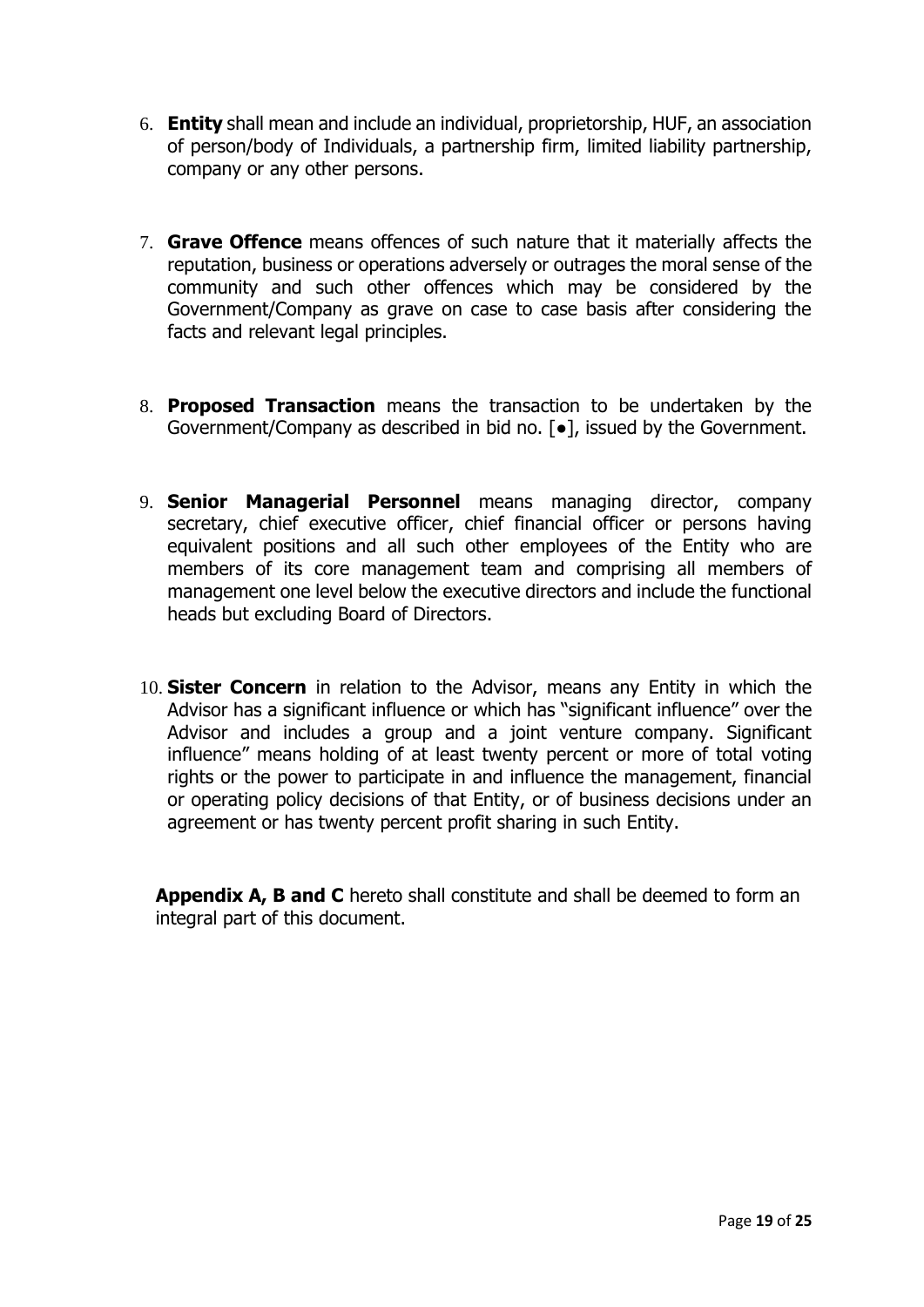# **Appendix-A**

# **BIDDER DETAILS**

| Name of the Bidder:                                                    |                                                                                                   |
|------------------------------------------------------------------------|---------------------------------------------------------------------------------------------------|
| <b>Addresses of Bidder:</b>                                            |                                                                                                   |
| <b>Registered Office:</b>                                              |                                                                                                   |
| <b>Corporate Office:</b>                                               |                                                                                                   |
| Tel/Email:                                                             |                                                                                                   |
| <b>Constitution of the Bidder</b>                                      | Company/Partnership/LLP/Others (If selected others,<br>please provide the nature of constitution) |
| <b>SEBI</b> registration no, if<br>registered with SEBI                |                                                                                                   |
| Details of registration with<br>other professional<br>statutory bodies |                                                                                                   |

# **Appendix-B**

# **DETAILS OF PENDING ENQUIRY/INVESTIGATIONS**

| ls.       | Name of the Sister                                                                                           |               |        | Relationship Name of the Nature of pending        | <b>Brief facts/interim</b>                                                                                                         |
|-----------|--------------------------------------------------------------------------------------------------------------|---------------|--------|---------------------------------------------------|------------------------------------------------------------------------------------------------------------------------------------|
| <b>No</b> | Concern(s)/concernedwith the<br>person(s) against<br>whom the<br>enquiry/investigation<br>has been initiated | <b>bidder</b> | agency | the enquiry has been of the pending<br>linitiated | investigating enquiry/investigation orders / other relevant<br>and law under which information in respect<br>enquiry/investigation |
|           |                                                                                                              |               |        |                                                   |                                                                                                                                    |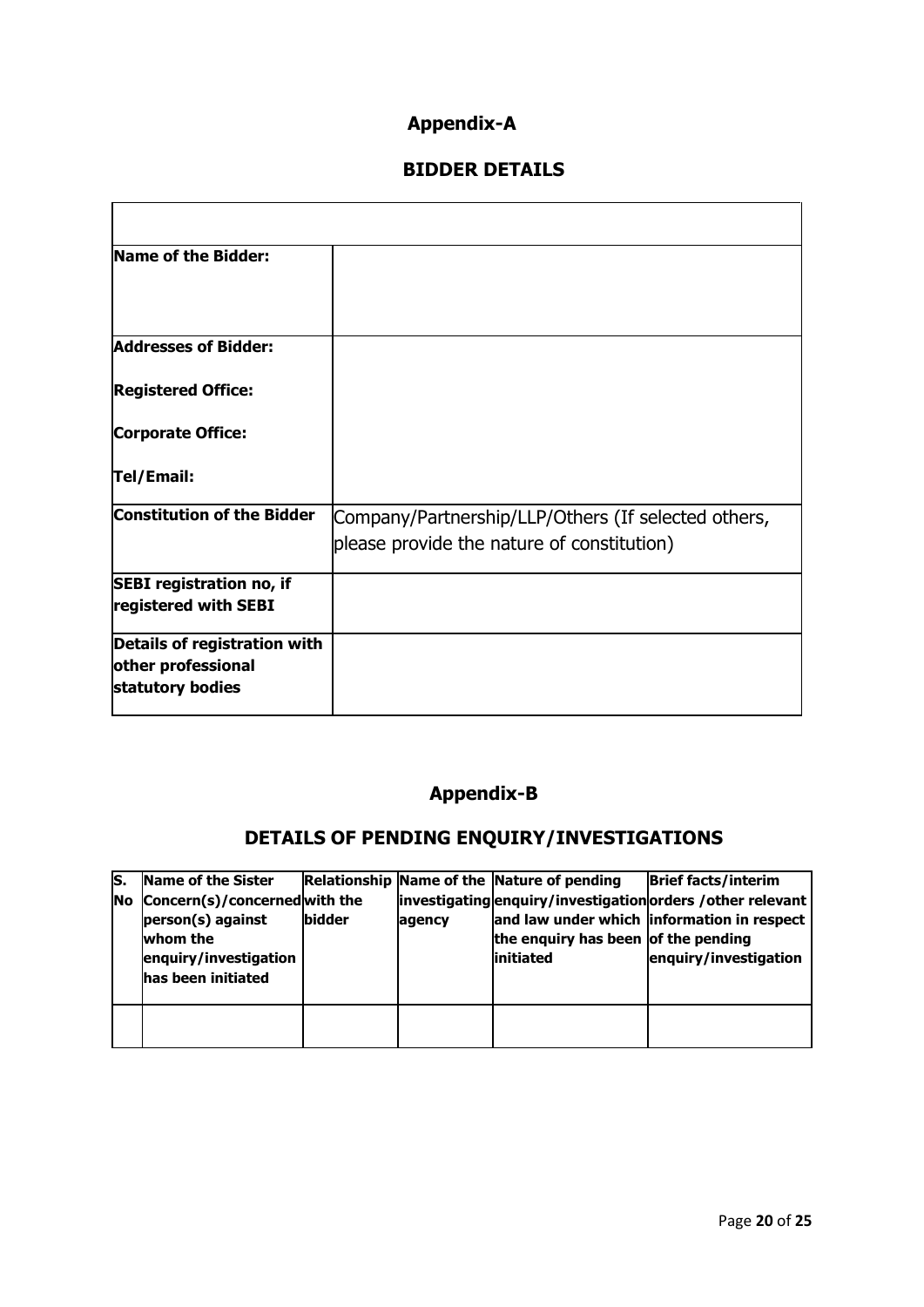# **Appendix-C**

#### **DETAILS OF PRESENT/POTENTIAL CONFLICTS/FACTS OR INTERESTS THAT MAY BE DEEMED AS POTENTIAL CONFLICT OF INTEREST**

| S. No Name of the Entity,<br>in which interests<br>Conflicts exit/may<br>larise | <b>Relationship</b><br>of the Bidder<br>with the Entity conflict | Nature/reason of Duration of the<br>conflict/potential subsistence of | conflict, if any | <b>Such other</b><br>information as may<br>be relevant and<br>lmaterial in<br>deciding whether<br>there is a<br>conflict/potential<br>conflict of interest |
|---------------------------------------------------------------------------------|------------------------------------------------------------------|-----------------------------------------------------------------------|------------------|------------------------------------------------------------------------------------------------------------------------------------------------------------|
|                                                                                 |                                                                  |                                                                       |                  |                                                                                                                                                            |
|                                                                                 |                                                                  |                                                                       |                  |                                                                                                                                                            |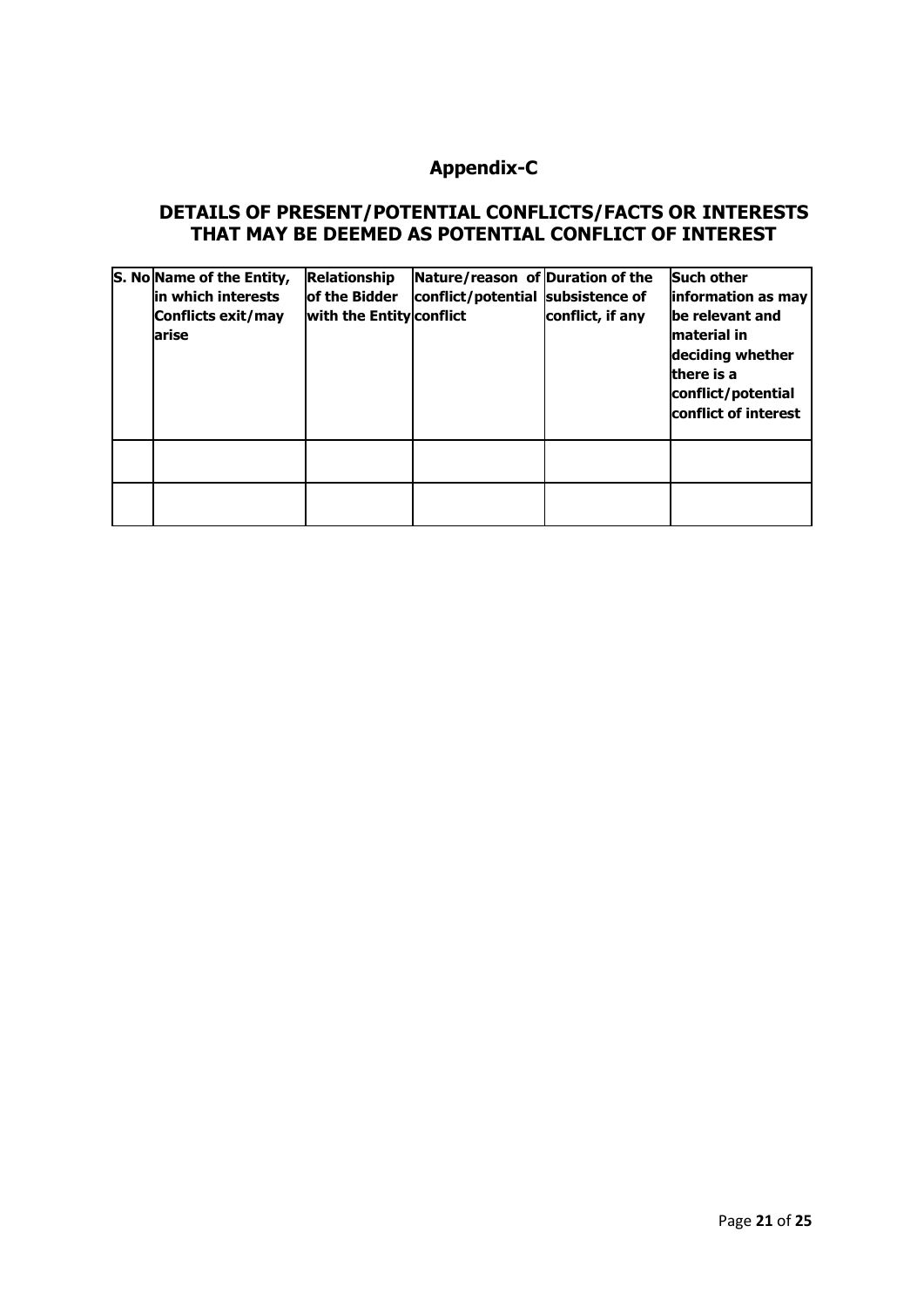## **Annexure-III**

# **Confidentiality Undertaking**

It is certified that the documents/data/information pertaining to IDBI Bank Ltd., which will be provided to [Name of the bidder] for counsel or otherwise related to it shall be treated as strictly confidential and will not be disclosed or handed over by [Name of the bidder] to any outside agency/person without prior written permission of the Company.

 It is further certified that the valuation reports and other relevant documents, which are to be submitted by [Name of the bidder] to the Government will not be disclosed to any other agency/ person without prior permission of the Company and will be treated as strictly confidential.

(Seal with signatures of authorized signatory of the Bidder)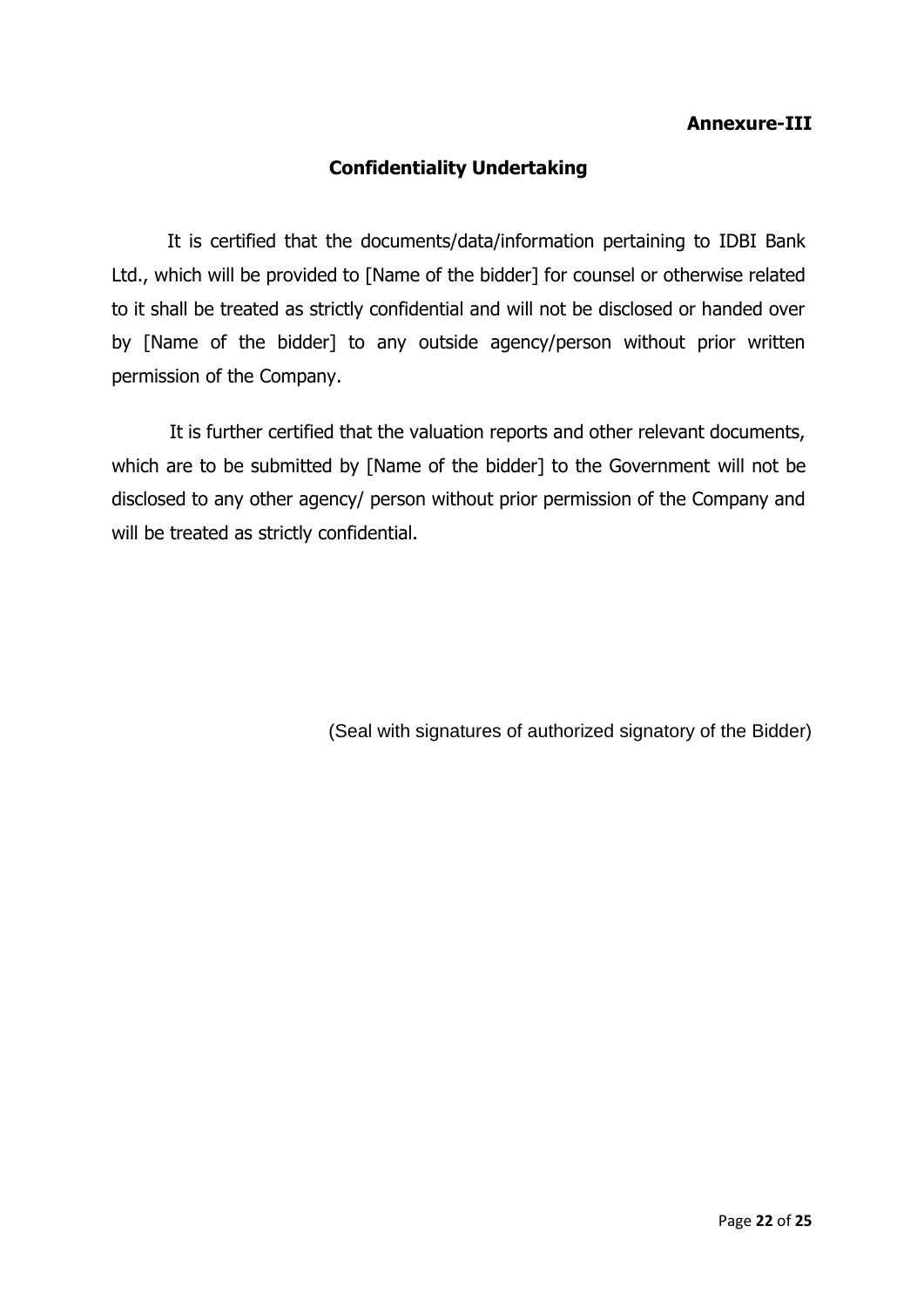# **FORMAT OF UNCONDITIONAL BID ON THE LETTERHEAD OF THE BIDDER**

To,

----------

Dear Sir,

This is to certify that the fee quoted by us for engagement as Legal Advisor for valuation of the assets of IDBI Bank Ltd. is in accordance with the terms and conditions laid down in the Proposal displayed on the website of the DIPAM, Ministry of Finance, Government of India and is unconditional.

(Seal with signatures of authorized signatory of the Bidder)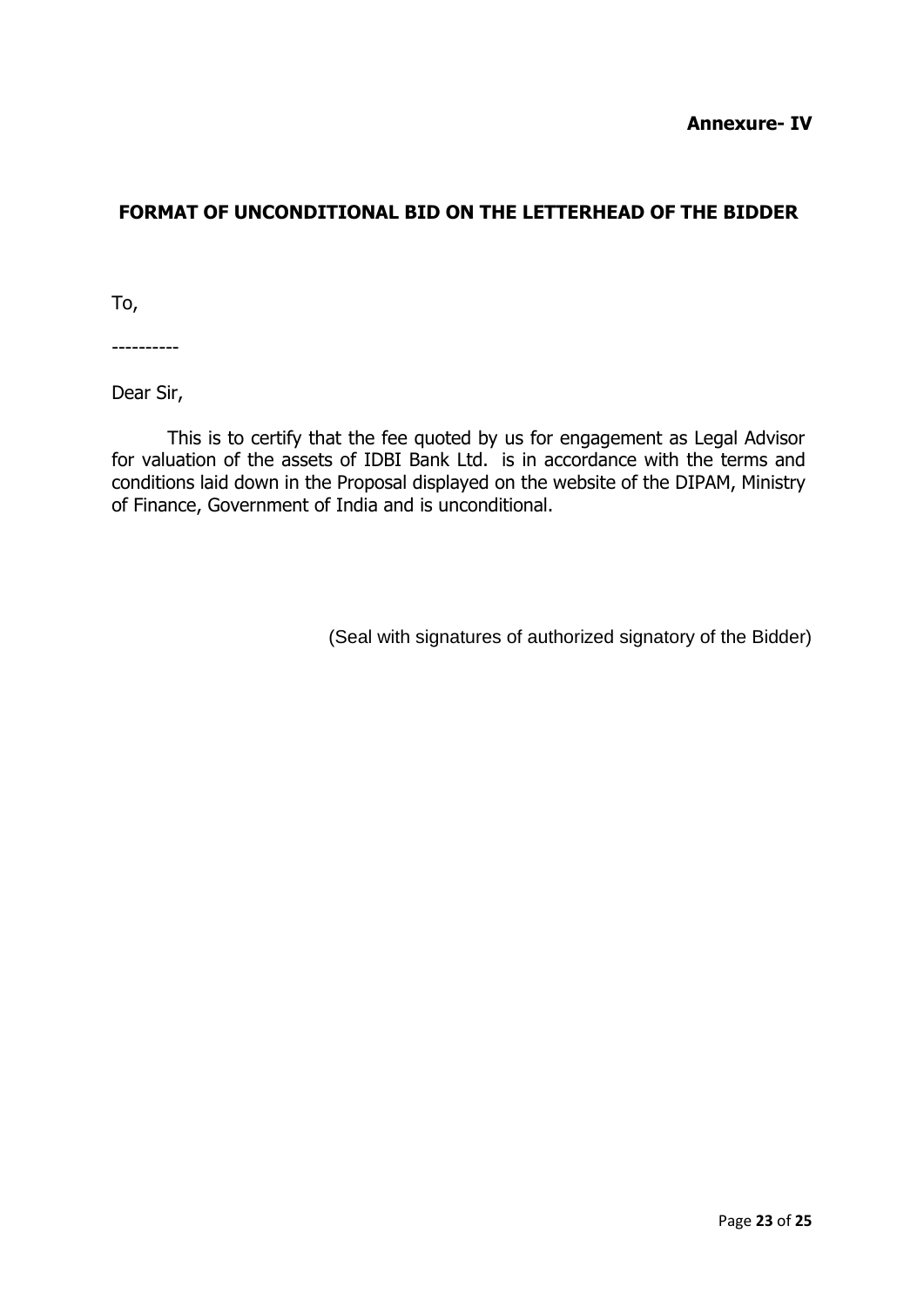#### **Annexure-V**

## **TENDER ACCEPTANCE LETTER**

#### **(To be given on Company Letter Head)**

discussion of the contract of the contract of the contract of the Date:

To,

Sub: Acceptance of Terms & Conditions of Tender.

RFP/Tender Reference No: \_\_\_\_\_\_\_\_\_\_\_\_\_\_\_\_\_\_\_\_\_\_\_\_

\_\_\_\_\_\_\_\_\_\_\_\_\_\_\_\_\_\_\_\_\_\_\_\_\_\_\_\_\_\_\_\_\_\_\_\_\_\_\_\_\_\_\_\_\_\_\_\_\_\_\_\_\_\_\_\_\_\_\_\_\_\_\_\_\_\_\_ \_\_\_\_\_\_\_\_\_\_\_\_\_\_\_\_\_\_\_\_\_\_\_\_\_\_\_\_\_\_\_\_\_\_\_\_\_\_\_\_\_\_\_\_\_\_\_\_\_\_\_\_\_\_\_\_\_\_\_\_\_\_\_\_\_\_\_

\_\_\_\_\_\_\_\_\_\_\_\_\_\_\_\_\_\_\_\_\_\_\_\_\_\_\_\_\_\_\_\_\_\_\_\_\_\_\_\_\_\_\_\_\_\_\_\_\_\_\_\_\_\_\_\_\_\_\_\_\_\_\_\_\_\_\_

Name of Tender / Work: -

\_\_\_\_\_\_\_\_\_\_\_\_\_\_\_\_\_\_\_\_\_\_

Dear Sir,

1. I/ We have downloaded / obtained the tender document(s) for the above mentioned 'Tender/Work' from the web site(s) namely:

as per your advertisement, given in the above-mentioned website(s).

\_\_\_\_\_\_\_\_\_\_\_\_\_\_\_\_\_\_\_\_\_\_\_\_\_\_\_\_\_\_\_\_\_\_\_\_\_\_\_\_\_\_\_\_\_\_\_\_\_\_\_\_